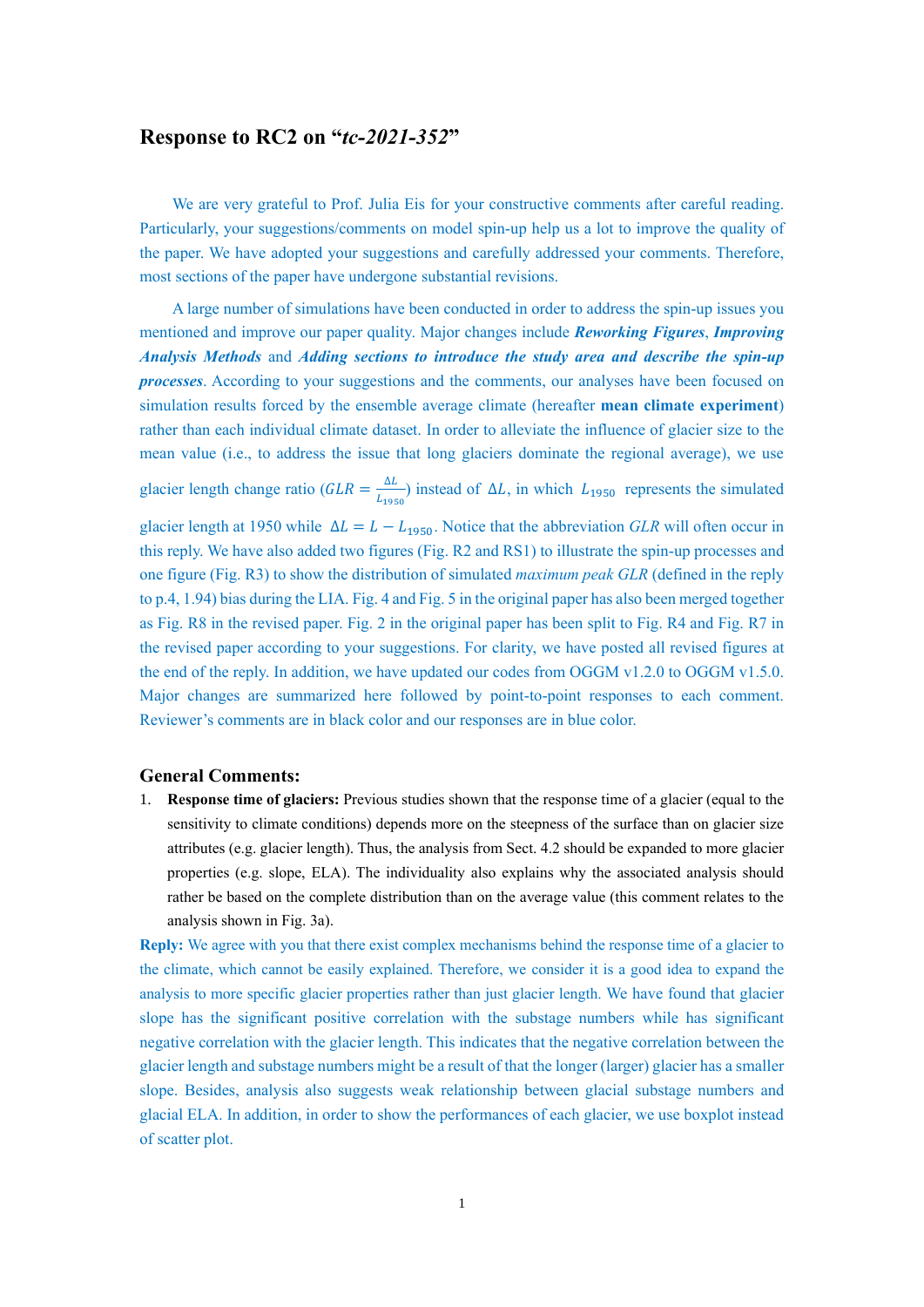2. **Spin-up:** It becomes not clear, why the parameter tuning is necessary and how exactly the spin-up was set up. The results of the sensitivity test performed with the temperature bias  $\beta$  aren't shown and the tested value range with only 3 values (-1, 0, 1) seems questionable.

**Reply:** According to your comments, we have

- 1) densified the sensitivity tests that varies  $\beta$  from -1 to 0 °C with an increment of 0.1 °C.
- 2) added a figure (Fig. R2) to show the sensitivity tests results with various  $\beta$ .
- 3) added "spin-up" section to explain why the parameter tuning is necessary and how the spin-up is set up.
- 3. **Reduction to 3 (out of 6) simulations:** It is a pity that the results/analysis were reduced to the half of the simulations. The authors gave justifying reasons, but I believe that from 3 (at least 2 of them) excluded simulations one could still get information out of. The BCC-CSM and the CCSM4 simulation could be cut down to the years (1000-1850). Both simulation seems to be reasonable over this period and could be included to the analysis. For the CESM simulation (which has to high temperatures) a temperature bias could be applied, such that it fits the mean of the other GCM's.

**Reply:** We also feel it is a pity to directly remove three datasets from a total of six. Therefore, we have improved the data analysis methods so that all of the simulation results can be used. As shown in Fig. R4, with improved data analysis methods, the variations of regional averaged *GLR* can be clearly detected from the simulation results forced by CESM, CCSM4 and BCC-CSM, comparable with the others. The improved data analysis methods have been described in detail in the reply to specific and technique comments.

4. **GCM analysis:** Usually (when working with different GCMs), the mean over all GCMs is shown and the results are often analyzed based on this mean value. In this study, I'm missing the mean calculation of the results over all GCMs completely. The study explains in very detail all the results for each of the three GCM's used. I fear that, at some parts, this is oversupplied and I have the feeling that a discussion based on the mean with highlighting only specific behavior of some individual GCMs at some parts, would be sufficient and more interesting for the reader.

**Reply:** Thank you for your suggestions. Our analyses have been focused on mean climate experiment rather than each individual GCM dataset. We think this change would make the paper clearer and easier for the readers to follow.

5. **Overview about the test site:** I'm missing in general a better overview about the test site. Figure 1 is the only part in the paper where one can get a rough idea about the study site. How many glaciers are actually simulated with OGGM is not even mentioned in the paper. Which region/subregion (from the RGI (?)) is used and how are the glaciers selected? I'm myself are not sure, if you modelled in the end all glaciers shown in Fig. 1a with OGGM or the 408 glaciers shown in Fig. 1b. Perhaps you can also give a bit more insights about the glacier simulated? As the glacier length is an important property in your study, how is the distribution of the glacier length today/or 1950 (as this is the reference data for most of your analysis)? Is the regional glacier length dominated by a few large glaciers?

**Reply:** Based on your comments, we have added a paragraph to describe the study sites and reworked the Fig.1 in the original paper (here Fig. R1). Following is brief introduction to our study area:

The BH  $(27.5~28.3^{\circ}N, 89.1~91.0^{\circ}E)$  is an east-west-trending mountain range belonging to the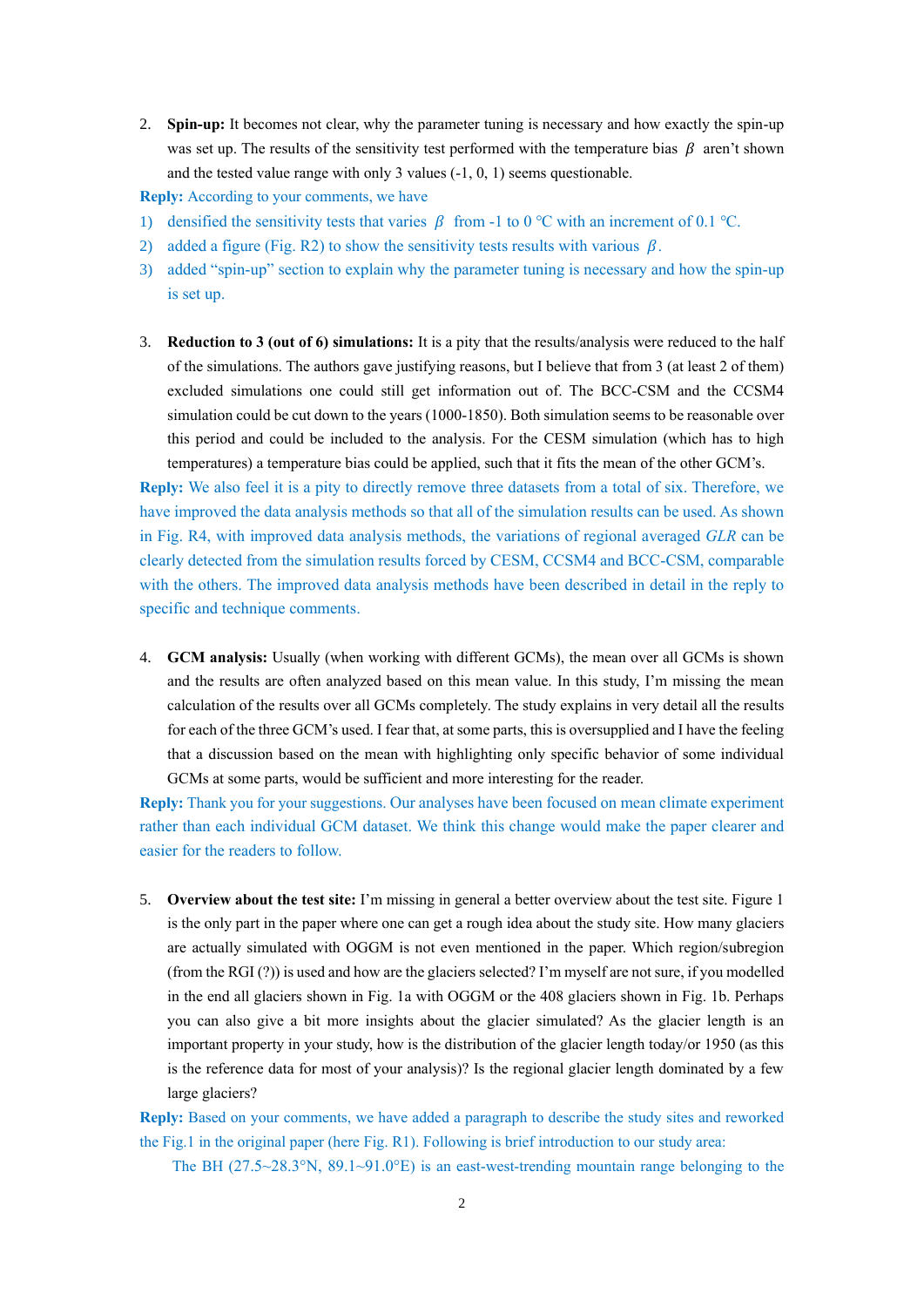monsoon influenced Himalaya (Fig. R1a). With an average elevation above 5000 m a.s.l (above sea level), typical high mountain glaciers are developed in BH (Peng et al., 2019, 2020; Fig. 1b). According to the Randolph Glacier Inventory V6.2 (RGI; RGI Consortium, 2017), there exist 803 modern glaciers in BH, covering an area of  $\sim$  1233.685 km<sup>2</sup>. Fifty-seven glaciers belong to RGI13 region (Central Asia) and 746 glaciers belong to RGI15 region (South Asia East). The average glacier length is 1596 m (950 m for median value) with a range from 135 to 20011 m. The distribution of glacier length is shown in Fig. R1c with small glaciers (length shorter than 3000 m) dominating the BH (accounting for 88.9 %).

- 6. **Clearer expressions:** When going through this manuscript, I kept stumbling over unclear expressions/names/definitions. It really makes the text harder to understand and a substantial revision of the text will be necessary. Just to name a few examples:
	- Is there a difference between present, modern and 1950?
	- Every time when you write 'glacier length' (or outline), you need to make sure that the
	- reader knows to which date you refer to. The LIA length or the modern glacier length?
	- When you refer to SMB changes in summer and you sum up all values, you need to make
	- clear that you mean cumulative SMB changes over the summer months.
	- Please, make sure that the figure captions describe all elements that can be seen in the figure and that only relevant items are shown there.

**Reply:** Thank you for your comments. We have revised all the figures in the original paper and make them easier for the readers to understand. The revised figures can be found at the end of this reply. Unclear sentences, expressions have been changed according to your specific and technical comments. In addition, we will be very careful to this point when revising the paper.

7. **Reproducibility:** One criteria of TCD is that the description of experiments and calculations is sufficiently complete and precise to allow their reproduction by fellow scientists (traceability of results). I myself, as an experienced OGGM user and developer, would not be able to reproduce your results with the information given in the current version of the manuscript. Information about relevant parameters (e.g. the border parameter) are not given. It is not clear, which RGI glacier you have simulated and I am missing a detailed description how the number of substages for each glacier were calculated and which criteria was used to define the local maxima of the length trajectories.

**Reply:** According to your comments, we have

- 1) provided a brief introduction to the relevant parameters used in PDD scheme and dynamic core.
- 2) added a paragraph to describe the study sites and glaciers simulated (including RGI information).
- 3) added a paragraph to illustrate how the glacial substage is determined (the improved data analysis method).

We will try our best to ensure that our study can be reproduced by fellow scientists.

## **Specific and technical comments: Title**

I have feeling that the title does not reflect well the main point of your study. As your study focus more on discovering periods on glacier advance (substages) during the LIA, I think that this should be part of your title as well.

**Reply:** We have changed the title from "Modelling Glacier Evolution in Bhutanese Himalaya during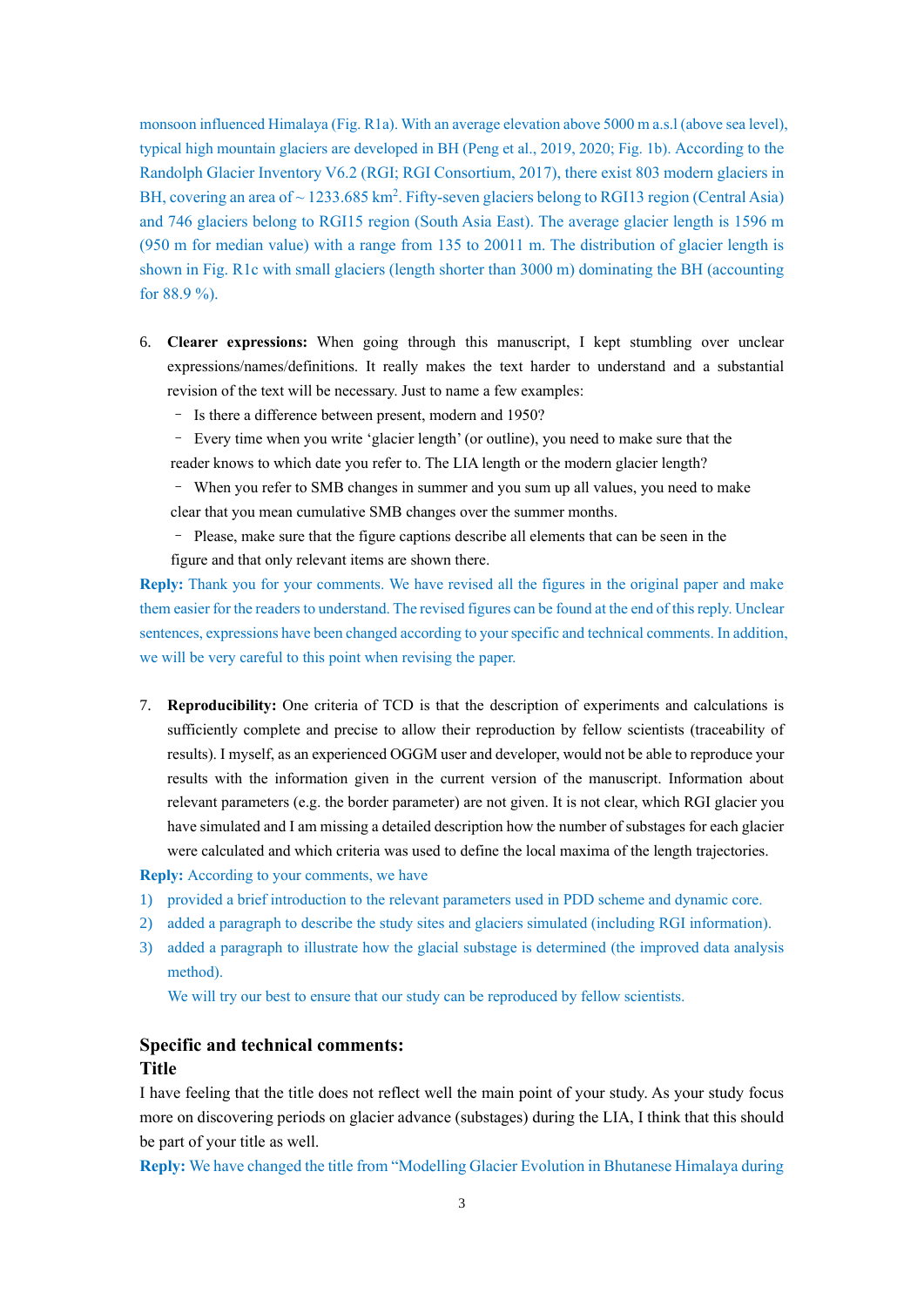the Little Ice Age" to "Timing and climate-driven mechanisms of glacier advances in Bhutanese Himalaya during the Little Ice Age".

#### **Abstract**

 **p.1, l.12:** 'six paleo-climate datasets': True, but you exclude three of them and all your finds area based on those three.

**Reply:** As we have improved our data analysis method, the simulation results from six paleo-climate datasets have all been used. In addition, we have added a mean climate experiment according to your suggestions. Therefore, we have changed the expression "… using the Open Global Glacier Model and six paleo-climate datasets" into "… using the Open Global Glacier Model forced by six paleo-climate datasets and their ensemble average".

 **p.1, l.12:** delete the 'the' before mapped **Reply:** We have deleted.

**p.1, l.13:** 'driving by'  $\rightarrow$  'driven by' **Reply:** We have corrected.

## **1 Introduction**

 **p.2, l.34:** delete 'on'. **Reply:** We have deleted.

 **p.2, l.35:** the word 'substage' is explained in Sect. 3(p.6, 1.133). Please explain it here, as this is the first use (excluding the abstract).

**Reply:** We have explained the word 'substage'. This sentence has been revised to "… how many substages (glacial advances) exist …".

 **p.2, l.39:** 'cross-validated': I think cross-validated is the wrong expression here. The more general term 'evaluated' would fit better. A cross-validation is a specific statistical evaluation method across many others.

**Reply:** Thanks for your correction. We have used "evaluated" instead of "cross-validated".

 **p.2, l.43:** I would not say that it is possible to 'cross validate observation with simulations as a simulation always need an observation to be calibrated/working well. I suggest that you just say here: '... resulted from an imperfect understanding on how to bring observation and simulation together…'

**Reply:** According to your suggestion, we have revised this sentence into "... resulted from an imperfect understanding on how to bring observation and simulation together…".

**p.2, l.45:** 'works'  $\rightarrow$  'work' (work has no plural) **Reply:** We have corrected.

 **Figure 1:** I guess that the idea of the figure is to give the reader an overview about the test site and the location of the data used in this study, but a fundamental revision of the figure will be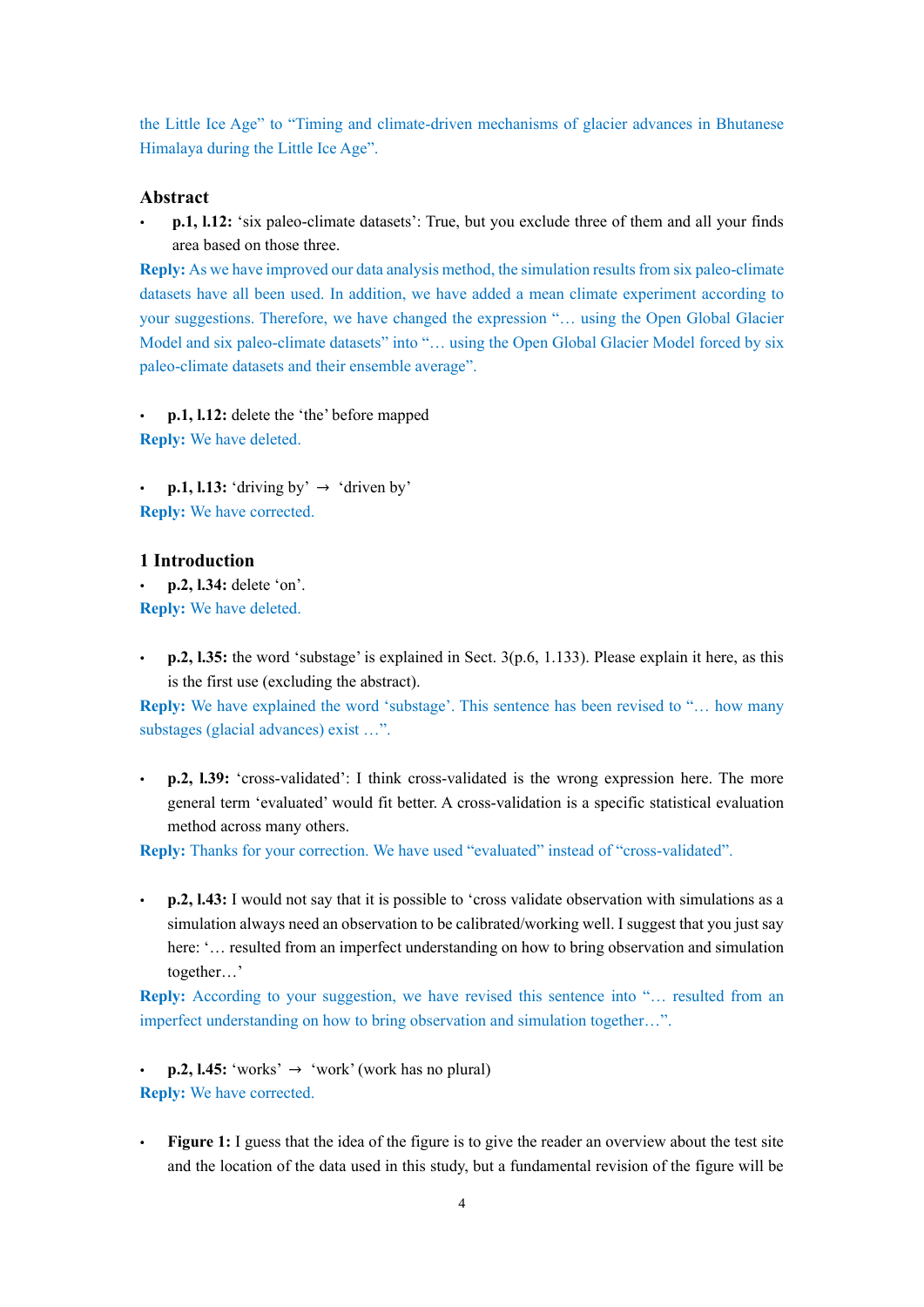necessary, because it is overloaded and should be reduced to necessary information concerning the study.

– What is shown in the background (DEM(?)) and where is the source/reference of the data?

– In general, I have to say that I don't understand why the background information (elevation) is necessary here. A general map (e.g. showing the different subregions of the Himalaya (e.g. western Karakoram, central and western Himalaya, …) would give a better overview and the reader would have a better picture of the distribution of the different locations. In my opinion the information about the elevation at the moraine sites is not relevant for the study. The figure (as it is now) looks at a glance quite overloaded and showing a map only could improve this.

**Reply:** We have fundamentally revised Fig. 1 in the original paper, including removing the redundant elements (Lakes, Elevation at the moraine sites and etc.) and highlighting the necessary information (Glacier locations, numbers and length distribution), making the figure clearer. You can find the revised figure (Fig. R1) at the end of the reply.

We choose to use DEM as the background considering that DEM can gives readers a general overview of the landforms in Bhutanese Himalaya and indicates these glaciers are high mountain glaciers. The DEM used is obtained from the Shuttle Radar Topography Mission (SRTM) 90 m Digital Elevation Model (DEM) v4.1 (Jarvis et al., 2008; [http://srtm.csi.cgiar.org/\)](http://srtm.csi.cgiar.org/).

– The gray plot in the upper right corner of Fig.1a) is not meaningful (no coordinates, no scale, no information at all). Here again a map with e.g. country shapes would give more information. In addition, this subplot needs a label (e.g. Fig. 1c or you consider a relabeling of all three subfigures, starting with 1a) for this one) as well.

**Reply:** We have deleted the gray plot in the upper right corner of Fig. 1a and labelled each subplot in the revised Figure. Please see Fig. R1.

– Elevation labels: The labels in the two subplots are not consistent. In Fig. 1a) the elevation is shown colored with continuous color map and in Fig. 1b) with 8 different classes. Please, decide for one of method here and only use rounded numbers as label.

**Reply:** As we have deleted Fig. 1a, the inconsistent legend issues is no longer a problem. In the revised figure (Fig. R1), we have chosen to use continuous color map to represent the DEM.

– Dating sites in Fig. 1a): Until here, the reader has no idea what LIA-4 - LIA-1 means, as this is explained in Sect. 3 the first time. What does 'Ungrouped" mean? This is not explained in the text. Why can't some moraines being grouped?

**Reply:** We have reworked the Fig. 1 to make it clearer. We grouped the moraine ages based on their temporal distances to each glacial substage simulated in mean climate experiment. However, the age of moraine M1 (Cogarbu valley) is range from  $1077 \pm 228$  to  $1867 \pm 15$  CE. Due to its large bias, it cannot be grouped to any substage. In the revised paper, we have improved the moraine age determination method advocated by Chevalier et al. (2011) and Dong et al. (2018). As a result, all the moraines can be grouped.

– "Glacier" class in Fig. 1a) refers to which date (I guess modern glaciers)? It is confusing, because in Fig. 1b there is a distinction between modern and LIA glacier extent. In addition, please add a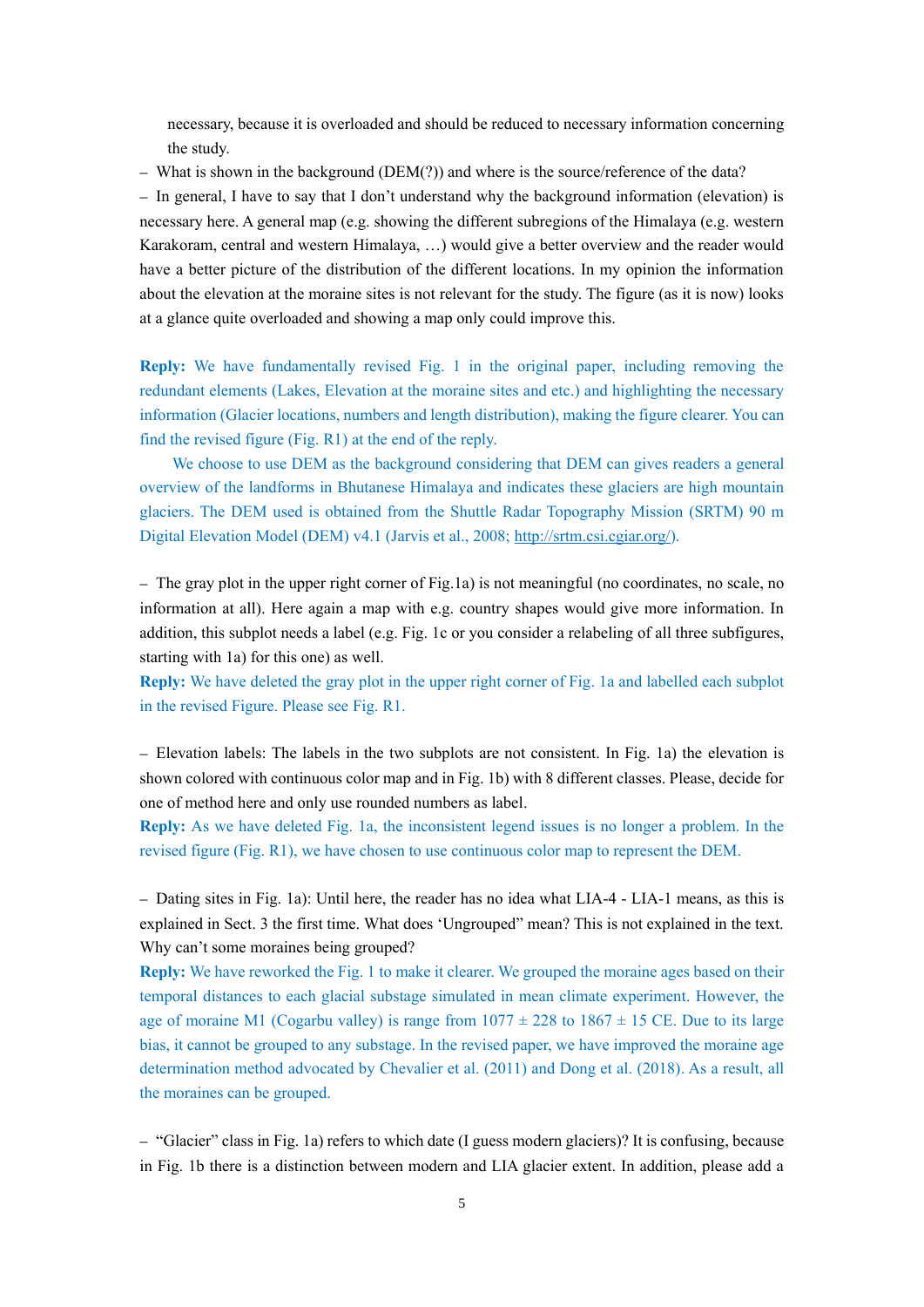reference of the glacier outlines shown in the two figures and mark (or describe I the figure caption) the number of glaciers shown here.

**Reply:** In original paper, "Glacier" class in Fig. 1a refers to modern glaciers. In the revised paper, we have deleted the Fig. 1a. In addition, we have added the reference of the modern glacier outlines in the new figure (Fig. R1).

– It is unclear to me, why the two lakes in Fig. 1b) are shown. Are they relevant for the study? Please, don't use a blue color here, if one elevation class is also colored in blue. **Reply:** According to your suggestion, we have deleted the lakes in the new figure (Fig. R1).

– figure caption: The caption doesn't explain well what actually can be seen in the plot. To my understanding the plot doesn't show the individual calculated exposure ages of  $^{10}$ Be sites or the ages of the moraine. Please, add the information about the recalculation of the ages in the text and not in the figure caption.

**Reply:** We have revised and clarified the figure caption as "Fig. R1. An overview of study area and moraine sites. The red box in (a) shows the location of the study area and the green circles in (a) displays the spatial distribution of the  $^{10}$ Be exposure dating moraines. The basic information of these moraine sites can refer to Table S1. (b) The extent of the modern glaciers (in light blue; RGI Consortium, 2017) and LIA glacier (in navy blue). The background DEM is obtained from the Shuttle Radar Topography Mission (SRTM) 90 m Digital Elevation Model v4.1 (Jarvis et al., 2008; http://srtm.csi.cgiar.org/). (c) The length distribution of modern glaciers."

## **2 Methods**

#### **2.1 The Open Global Glacier Model**

 While this paragraph gives a detailed overview about the surface mass balance model and their (default) parameters used in this study, basically no information about the dynamical model is given. I'm missing information about the relevant parameters: creep parameter *A* and the sliding parameter *f<sub>s</sub>*, which usually are the same for each glacier (defaults  $A = 2.4 \times 10^{-24} s^{-1} Pa^{-3}$ ,  $f_s$  $= 0$ , no lateral drag).

**Reply**: Thanks for your suggestions. We will add a brief introduction to parameters used in the dynamic core, as well as the relevant parameters used in the SMB calculation. E.g., "The creep parameter *A* and the sliding parameter  $f_s$  in the dynamical core are set to their default vales ( $A = 2.4$  $\times$  10<sup>-24</sup> s<sup>-1</sup> Pa<sup>-3</sup>, f<sub>s</sub> = 0, no lateral drag)."

 Please, add information about the border parameter used in this study. This parameter plays an important role for this study. Only a high value can ensure that glaciers large enough for the LIA can be generated. It is also an important parameter in case a reader wishes to reproduce the results.

**Reply:** We have added some sentences to introduce the border parameter used in this study as "According to the observations, the largest simulation domain is set to 160 grid points outside the modern glacier boundaries to ensure that glaciers large enough for the LIA can be generated. If one glacier advances exceeding the domain during the simulation, we will exclude this glacier in the further analysis due to its large simulation bias."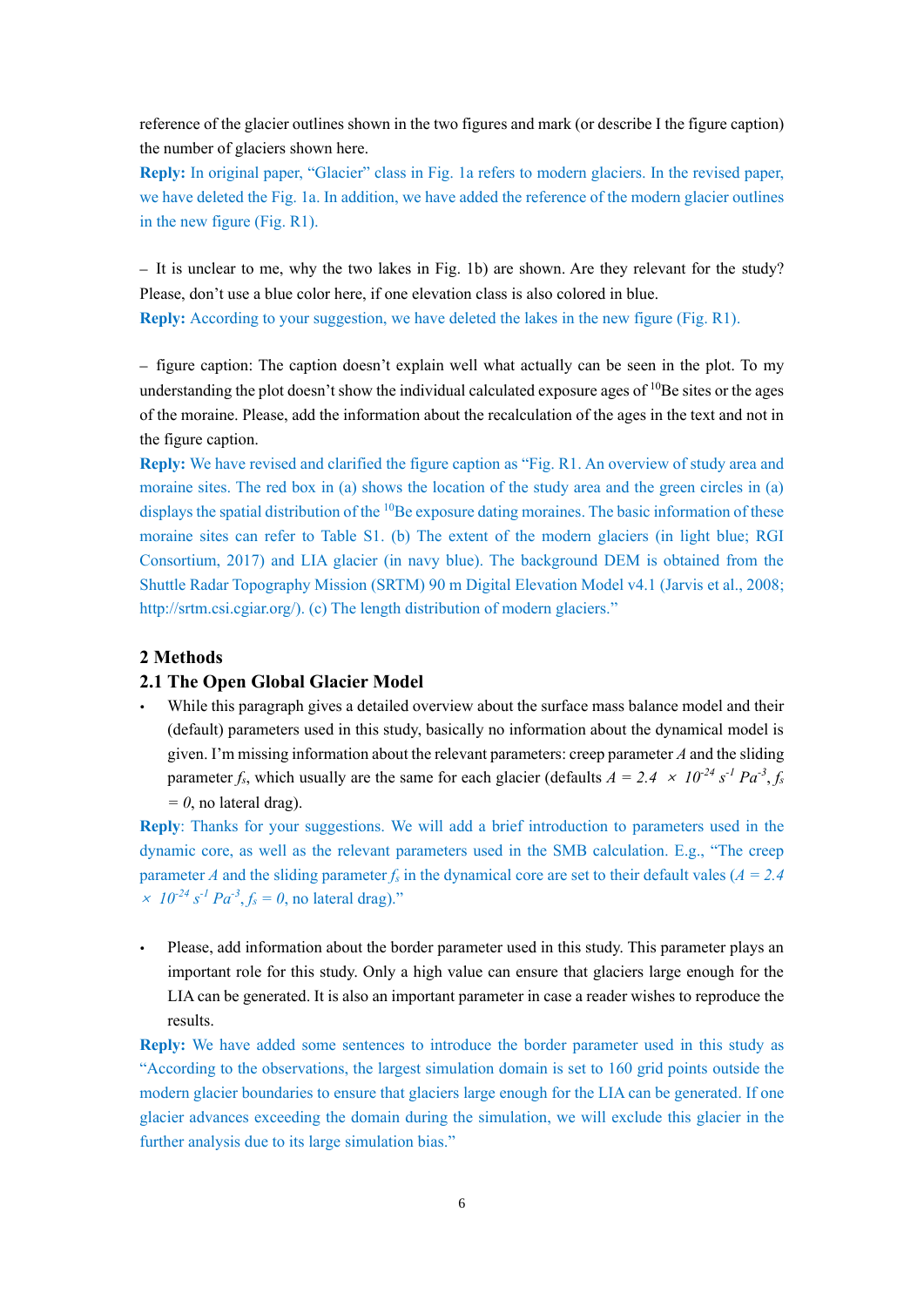p.3, l.59: OGGM is a not a "2D" flowline model, but "1.5D".

Since OGGM version 1.4. two different representations of the flowline exist (via geometrical centerlines and via elevation bands flowlines). Please, add an information which OGGM version you used for the study, as well as which parameter representation was used.

**Reply:** We have corrected this sentence and added the information of the flowline exist.

"The OGGM (v.1.50) is a 1.5D ice-flow model, to simulate...".

"… flowlines that are diagnosed from a pre-process algorithm (via geometrical centerlines)."

 p.3, l.60-62: OGGM was also successfully applied many times in High Mountain Asia before. Please add some information about previous studies in the same/similar region. To get a better overview yourself about existing studies making use of OGGM, you can have a look here: <https://oggm.org/publications>

**Reply:** Thank you for your information. We have added some information about previous studies using OGGM in High Mountain Asia. For example:

"In addition, OGGM has also been successfully applied to simulate High Mountain Asia glaciers, including their thickness, velocity, and future evolution (Dixit et al., 2021; Pronk et al., 2021; Shafeeque & Luo, 2021; Furian et al., 2022; Chen et al., 2022)."

 p.3 l.63-p.4 l.76: Please, add references to Maussion et al. (2019) and Marzeion et al. (2012) to this paragraph. All information/or parts mentioned here stem from the two publications.

**Reply:** We have added the reference there.

"… with a dynamic core (Marzeion et al., 2012; Maussion et al., 2019)." "… of non-climate factors (Marzeion et al., 2012; Maussion et al., 2019)."

 $\bullet$  p.4, 1.66: Where does the +10 in the definition of dx comes from? To my knowledge, dx in OGGM is defined as  $dx = 14\sqrt{S}$ 

**Reply:** We have corrected.

 p.4, l.67: The citation of Bahr et al. needs to be wrong here. Please correct to Maussion et al. (2019).

**Reply:** We have corrected.

 p.4, l.79: 'to better capture the changes of individual glaciers': Please, be more carefully with this statement. It is true, that OGGM might be able to capture changes of individual glacier better than other models do, but ONLY if OGGM's parameters (from the SMB and the dynamical model) are well calibrated for those individual glaciers. Unfortunately, this is the default setting of OGGM (due to lack of available data) not possible and not the case. Even, if it is possible to easily apply OGGM on individual glaciers or smaller regions, the results need to be handled with care. If the user of OGGM wants to apply OGGM on an individual scale, it is the task of the user to make sure that the model is well calibrated from those glaciers. It is very important to keep in mind that all default parameters given by OGGM are chosen or calibrated such that OGGM performs well on a global scale (by accepting larger errors for single glaciers) and not on an individual scale.

**Reply:** Thank you for your kindly reminder. We have deleted the expression "to better capture the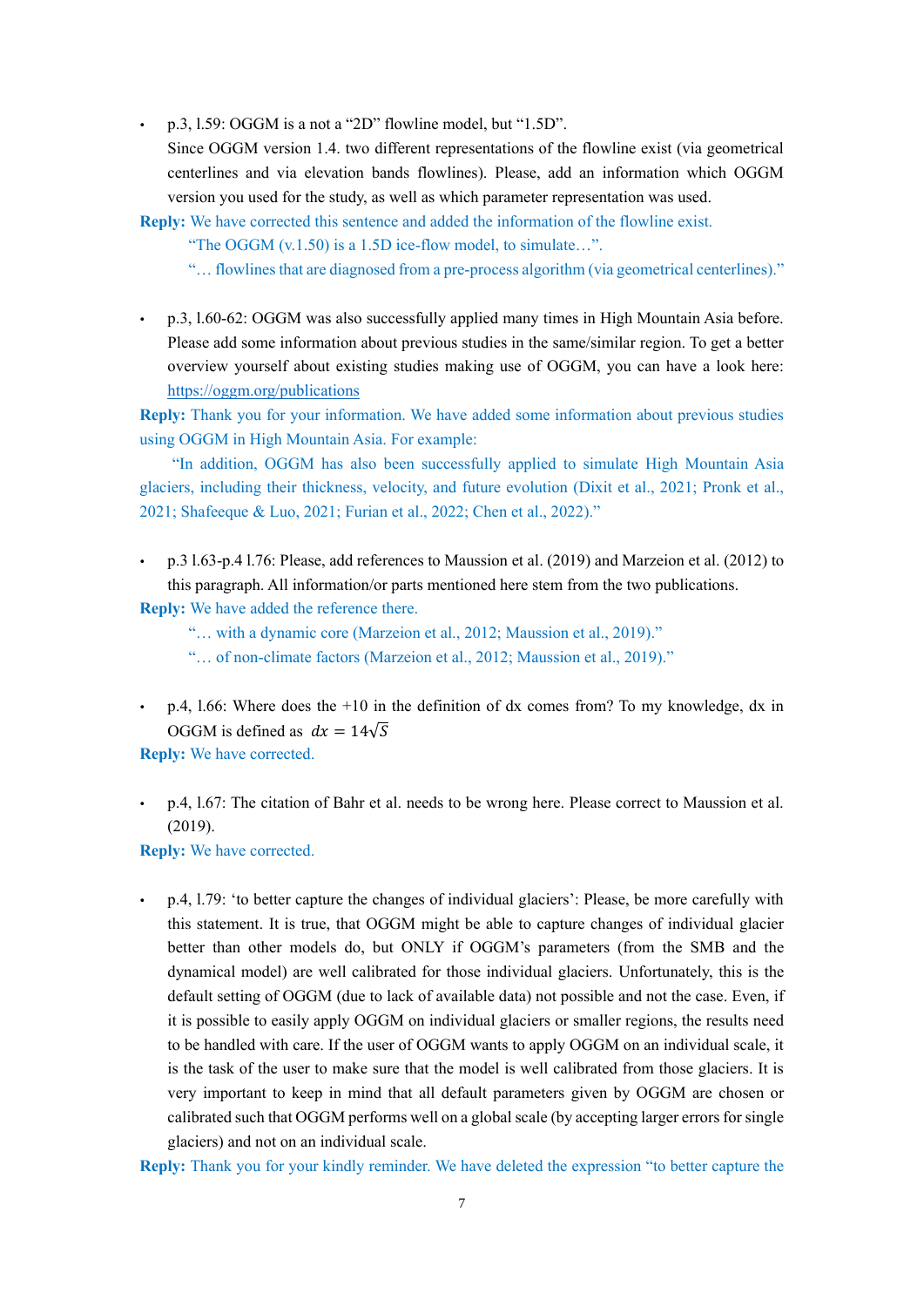changes of individual glaciers" in the text.

#### **2.2 Climate forcing and experimental design**

 p.4, l.81: OGGM uses 'monthly' temperature and precipitation data. Please, add this information. p.4: l.84: 'details listed in Gosse et al. and Table S2': although one can find the information there, please add the time cover of the GCMs (e.g. all datasets cover the period 850 CE – 2000 CE)

**Reply:** We have added the above information as "The monthly temperature and precipitation datasets from six different GCMs (BCC, CCSM4, CESM, GISS, IPSL, and MPI), covering the period from 850 CE to 2000 CE, were used as climate forcing to drive OGGM".

 p.4, l.88-l.89: Please, rearrange the sentence and split the 2 information. To initialize the model, you used a spin-up (in order to avoid the influence of the initial condition) and in order to better estimate the long-term glacier evolution an additional parameter tuning is necessary. The better estimation is not the reason for the spin-up. Every model needs to be initialized before usage.

**Reply:** We have rearranged this sentence into "We spined-up the model to avoid the influence of the initial condition and tuned the parameter, temperature bias (*β*) in Eq. 1, to obtain a better estimation of the long-term glacier evolution (Eis et al., 2019)."

 p.4, 1.89: '600-year spin-up': Please, proof that the 600 years are long enough and the initial condition does not influence results anymore. You could do this by repeating the spin-up with a) zero-ice volume and b) e.g. double ice volume at the beginning of your spin-up. All lines, needs to converge during the 600 years. If not, you need to extent the spin-up time. Please, add a figure showing the spin-up as well, ideally including a proof as suggested above.

I doubt that the 600 years will be enough. The required spin-up time will depend on the initial condition of your spin-up. As you did not mention this in the text (please add this information to the text), I assume that you start your spin-up with present-day condition (RGI inventory data) and I expect a large difference between the present day state and the state around 900 CE. Thus,

600 years might not be enough for the today's glaciers to adjust to the climate around 900 CE. **Reply:** With extending the spin-up time to 5000 years in the sensitivity tests (varying *β* from -1 to 0), we agree with you that 600 years spin-up time are really not long enough for all the glaciers reaching steady state. From the experiments, we have found that all glacier can go into steady state within 2000 years spin-up time and the required spin-up time decreases with increased *β*. Therefore, we have re-simulated all the control experiments  $(\beta = -0.4)$  with the spin-up time extending to 2000 years.

In addition, in order to examine whether the glaciers reach the "true" steady state, we compared the spin-up results from two different beginnings, a) present-day condition and b) zero-ice volume condition, with  $\beta = -1$  (as  $\beta = -1$  requires longest spin-up time). We found that no obvious difference between two simulations. Therefore, we ensure that the glaciers do reach steady state within 2000 years spin-up time. The spin-up results are shown in Fig. R2.

- p.4, 1.90: '51-year window': The default value in OGGM is 31 years. Is there a specific reason that you chose 51 years?
- **Reply:** There is no specific reason for us to choose "51-year window". Our original choice of "51-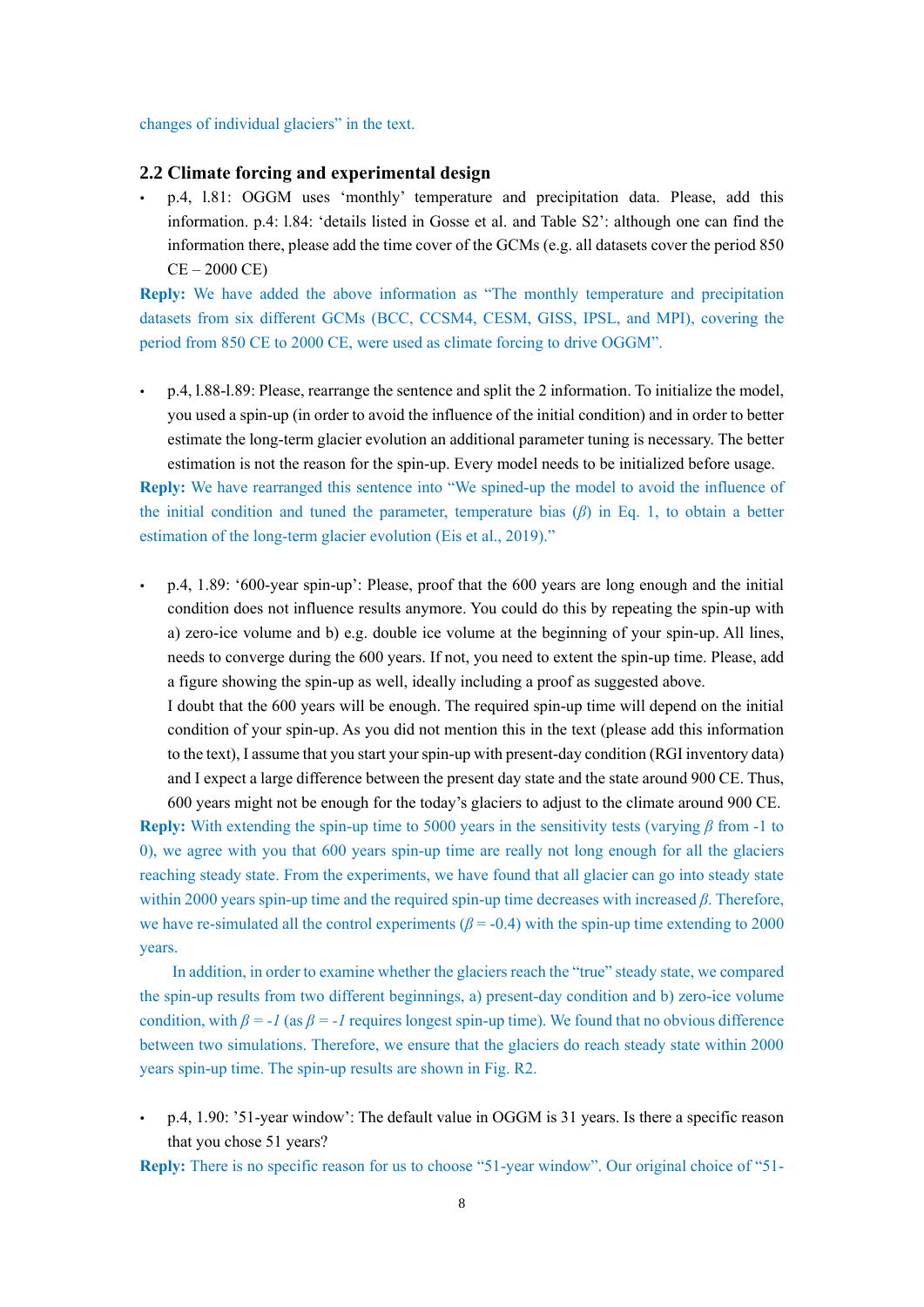year window" is motivated by Parkes & Goose (2020) as they have done similar simulation as our study. They simulated the regional glacier length changes over the last millennium using the OGGM. A 300-year spin-up using annual climate data selected randomly from a 51-year window of 875-925 CE from each GCMs is adopted in their study.

- p.4, 1.90: '875-925 CE': All GCM's start in 850 CE. Why don't you make use of this? I see, that you want to have a good starting point for the year 900, but later in the text you write that you limit your simulation to the year 1000. That's why I wondered why you don't start earlier? **Reply:** This choice is still motivated by Parkes & Goose (2020). In addition, we have limited our simulation to the year 1100 in the revised paper just for clearly showing the glacial fluctuations during the LIA (1300-1850 CE).
- p.4, 1.91: 'tunable parameter  $\beta$ ': Please, add the name of the parameter as well (temperature bias).

**Reply:** We have added the name. "We spined-up the model to avoid the influence of the initial condition and tuned the parameter, temperature bias  $(\beta)$ , in Eq. 1 in order to better estimate the longterm glacier evolution."

p.4, 1.92: 'adjust  $\beta$  from -1 to 1 °C with an increment of 1 °C': testing 4 values (-1, 0, 1) isn't enough for a sensitivity test. Besides that, deciding for a value at the end of the tested value range, shows that the range of tested values wasn't large enough. Please show a figure of this experiment.

**Reply:** We have densified the sensitivity tests varying  $\beta$  from -1 to 0 °C with an increment of 0.1 ℃. The simulation results are shown in Fig. R2.

p.4, 1.92: '250 years': To me it is unclear, if you applied  $\beta = -1$  only during the spin-up or for all experiments. Are these the first 250 years of the 600 years spin-up or after the start of your simulation in 900 CE?

**Reply:** We only applied  $\beta = -1$  during the spin-up period. In the original paper, "*The first 250 years*" refers to the first 250 years after the simulation in 900 CE. However, in the revised paper, this sentence will be deleted, as a detailed analysis on the impact of  $\beta$  on spin-up results will be introduced in the spin-up section.

 p.4, 1.94: Please, reformulate this sentence. It is hard to understand. If I understood it correctly, you tuned  $\beta$  such that the LIA start time of the OGGM simulation matches the <sup>10</sup>Be chronologies? The temperature bias reduces/increases the input temperature by a fixed factor and thus it increases/decreases the volume of a glacier by constant value over time. Thus, the volume trajectory is shifted the time of a glacial maximum to an earlier/later time. I may have misunderstood this part, and I gladly be corrected, but in that case I am afraid this part may also be problematic to understand for some other readers. A figure showing the parameter tuning could improve the understanding why this is necessary.

**Reply:** This sentence might be misleading and we will reformulate it in the revised paper. As  $\beta$  is applied only during the spin-up period, it directly controls the initial condition (i.e., the length/area/volume of initial glaciers) and largely impact the *GLR* during LIA substage 4 (LIA4).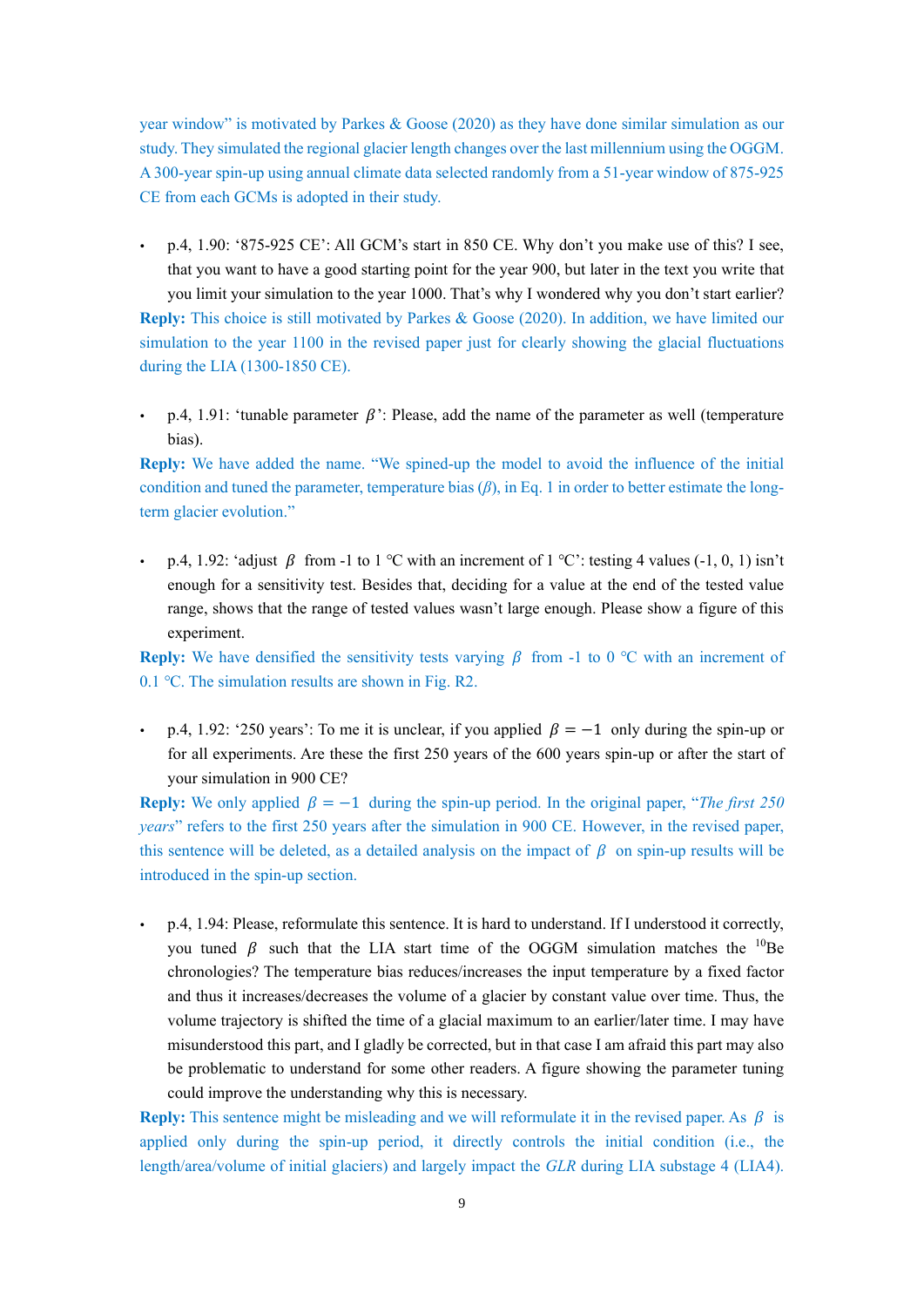However, it does not have obvious influence on the start time of LIA4. Fig. R2 shows the parameter tuning results. Our tuning strategy is to:

1) ensure the regional average *GLR* is longer during LIA4 than LIA1 as in the observations (more LIA1 moraines can be detected than LIA4). According to this criterion, simulations with  $\beta \ge -0.3$ will be excluded.

2) make the simulated *maximum peak GLR* (*defined as the GLR when a glacier reaches its maximum peak during a period. It is different from the maximum GLR. For example, in Fig.R2, the maximum peak GLR occurs around 1300 CE rather than 900 CE (maximum GLR) in all simulations*) closer to the observations (i.e., has smaller bias; Fig. R3). Notice that we use *maximum peak GLR* because the observations derived from the geomorphological mapping methods (find the most obvious moraines) can only obtain this variable during LIA. This is due to the fact that moraine will only be formed when the glacier experiences a fluctuation (an advance followed by a retreat). The stronger the fluctuation is, the more obvious the moraine will be formed.

3) let more glaciers be available in the analysis. For example, the simulation bias of *maximum peak GLR* has no obvious differences between  $\beta = -0.4$  experiment and  $\beta = -0.5$  experiment (Fig. R3 a, b). However, more glaciers would be available in the  $\beta = -0.4$  experiment (N=272) as less glaciers will run out of the border with a larger  $\beta$ .

 p.4 1.95-96: 'Because the simulation of the first 100 years is influenced by the choice of initial condition…': This should not happen, as the reason for a spin-up is to not have the influence of the initial condition any more. This shows, that your spin-up time wasn't long enough!

**Reply:** We agree with you. With extending the spin-up time to 2000 years, all the glaciers simulated reach steady state. This issue no longer exists! However, we still start our analysis at the year 1100 in the revised paper for a better display of the glacial fluctuations during the LIA (1300-1850 CE).

 p.5, 1.98: 'We also test the sensitivity of glaciers': This disturb the flow of reading as it is a sudden change in topic. Please add a justification why you are doing this.

**Reply:** Thank you for your suggestion. We will add some transitional sentences here to briefly describe the purpose of sensitivity tests in the revised paper. "In addition, we also conduct a series of sensitivity experiments to explore the glaciers response to monthly climate changes as more and more studies have found that the seasonal climatic factors are more important to glacier evolutions than the annual climate (Yan et al., 2020, 2021)."

## **3 The pattern of glacier changes during the LIA**

 p.5, 1.126 – p.6, 1.127: The CESM simulation: This is a perfect example for what the temperature bias could be used to. As you have stated in the text, the temperature over BH in the CESM climate data is to high, but in Fig. S2d) the substages still seem to match with the others. So you could make use of the temperature bias and decrease the CESM temperature (e.g. such that the mean of the (then) biased CESM temperature agrees with the mean temperature over all the other GCMs). Note that in this case the temperature bias needs to be applied additionally to the temperature bias of your spin-up and during simulation from 900-2000 CE.

**Reply:** Tuning temperature bias (e.g., artificially set a negative bias when using CESM forcing data) is indeed a good method to obtain a best performance of the glacier simulation. However, in this study, our purpose is to explore the glacial substage numbers during the LIA as well as its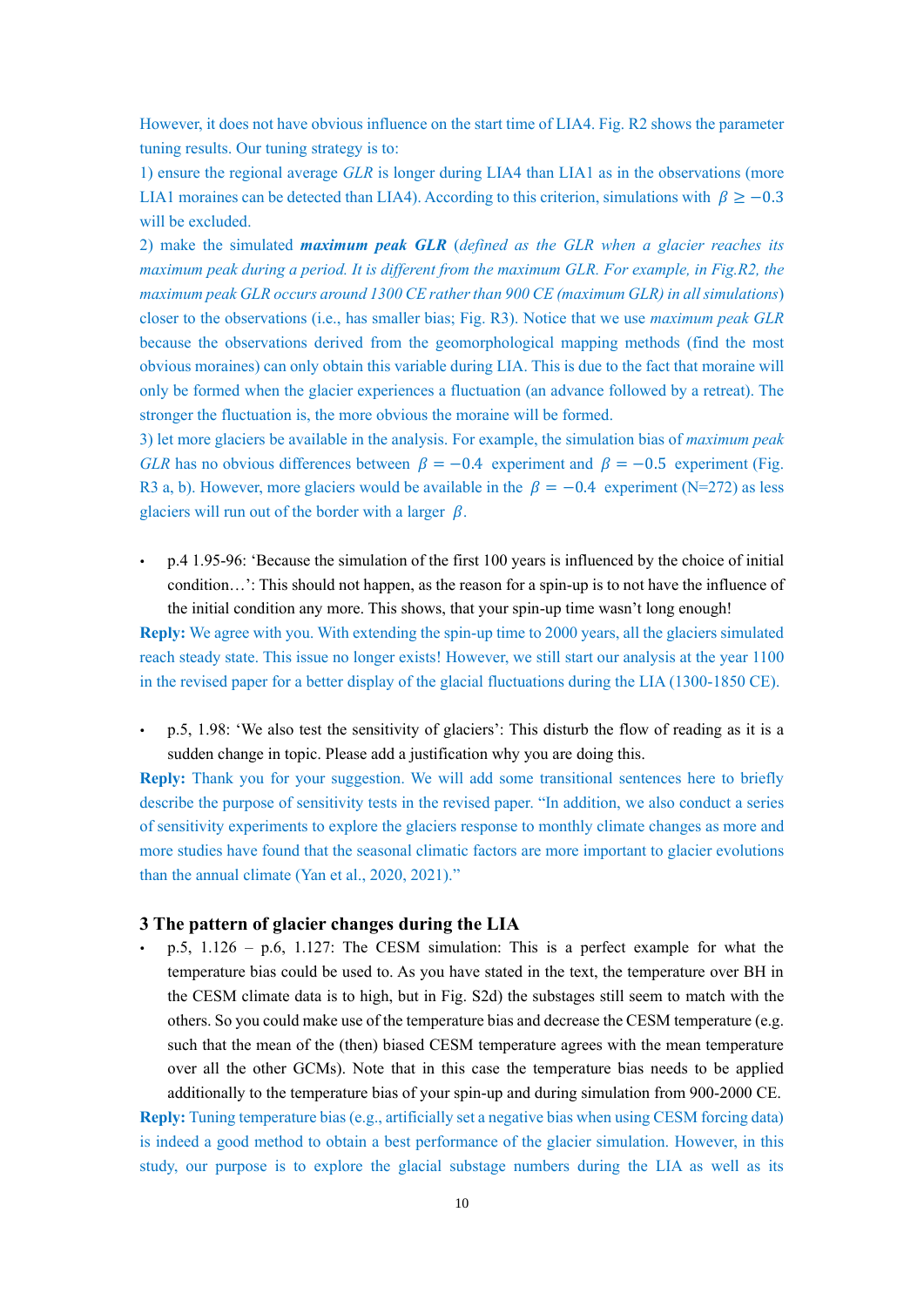mechanism. Using different climate datasets to force the OGGM is to show the robustness of the signal (four glacial substages during LIA) rather than pursuing a best performance. For this goal, we think tuning temperature bias during simulation is unnecessary.

Meanwhile, we also feel great pity to directly remove three datasets from a total of six. Therefore, we have improved the data analysis methods so that all of the simulation results can be used. As shown in Fig. R4, the variations of regional averaged *GLR* can also be clearly detected from the simulation results forced by CESM, CCSM4 and BCC, comparable with the other three.

 p.6, 1.127-192: The BCC-CSM and CCSM4 simulation: I agree that the temperature from 1850s onward are rising too much, but why don't you clip the results for the two simulations to the year 1850? The years 1000-1850 seem to be in the average of the results from the other GCMs. They still could provide information about the substages LIA4-LIA2.

p.6, 1.130: 'we removed this simulation': I would like to encourage you to rethink, if the complete remove is really necessary.

**Reply:** As we have improved our analysis methods, it is able to include all six simulation results. Please see Fig. R4.

 Figure 2: The most important figures of this study are Fig. 2d) and 2g). That's why I would either put them in an extra figure or make them much larger (compared to the other subfigures of Fig. 2) in order to highlight them.

**Reply:** We have reworked the Fig. 2 in the original paper according to your suggestions. Fig. 2 in the original paper has been split to Fig. R4 and Fig. R7 in the revised paper and the important figures has been enlarged.

– 'Regional averaged ΔELA': It is unclear to me, if this stem from observation or if this an (with OGGM) simulated regional average?

**Reply:** In the original paper, the regional averaged ΔELA is stemmed from the observation. In the revised Fig. R7, we have replaced ΔELA by real ELA.

– Fig.2d-2i: Please add the information about the exact number of glaciers used for the mean calculation.

**Reply:** In this revised paper, we will discuss the number of glaciers used for each experiment in the spin-up Section.

– Fig.2d,e,i: Where does the Observation (dotted, black line) stem from and which year does it present?

**Reply:** ΔLength in Fig. 2d in original paper is the same concept as *GLR* but for observation length. Similarly, Δarea in Fig. 2e in original paper is also the same calculation method as *GLR* but for observation area. As for the black dotted line in Fig. 2i, it just represents the zero line.

### **4.1 The Comparison between Simulations and Observations**

p.7, 1.161: 'using mapped LIA glaciers': add a linkage to Section 2.3.

**Reply:** We have added the linkage. **"**We validated the simulation results using mapped LIA glaciers (Section 2.3)."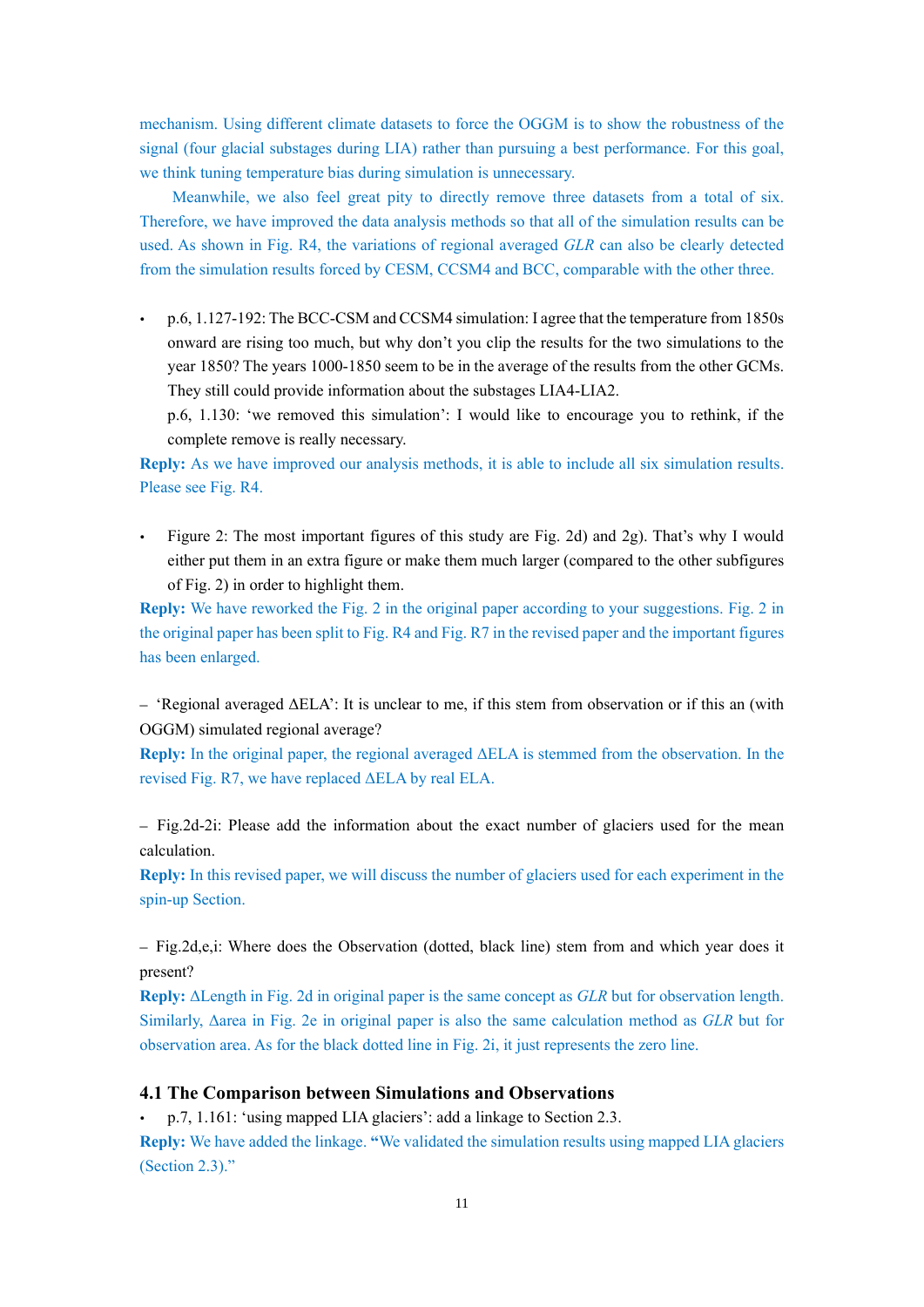p.7, 1.167: 'studies from nearby area': add references

**Reply:** We have added the references. "… from nearby area (Qiao & Yi, 2017; Zhang et al., 2018)."

- p.8, 1.171: 'overestimated of the area change': delete 'of the' **Reply:** We have corrected.
- p.8.1.180: 'makes the glacier advanced and the ELA dropped'  $\rightarrow$  'lead to an advanced glacier and the ELA falls'

**Reply:** We have corrected.

 p.8, 1.180: 'the amplitude of ΔELA is determined by the amplitude of SMB': I don't agree here. The glacier geometry (e.g. slope) also play an important role. The same change in SMB can lead to very different ELA changes for e.g. very steep and flat glaciers.

**Reply:** Although the slope has great impact on glacier ELA, the slope of a certain glacier does not experience obviously change during the LIA based on our simulations. Therefore, we argue that ΔELA of a certain glacier is dominated by the SMB change during LIA. As the regional average ΔELA is the average of each glacier ΔELA, we conclude that the regional average ΔELA is largely affected by regional average SMB change.

#### **4.2 Why exists four LIA substages in BH**

 p.8, 1.195: 'is caused by the sensitivity of different glaciers': This is due to the different response times of glaciers. Unfortunately, the name 'response time' does not occur once in your text. The story about the response time/sensitivity of glaciers to climate is more complex, and can't be reduced to a correlation with glacier size only (as in your study with glacier length). Various studies (Lüthi, 2009; Zekollari and Huybrechts, 2015; Bach et al., 2018; Eis et al., 2019) showed that the response times depend more on the steepness of the surface than on the glacier size attributes (as the glacier length). To this end, I suggest that you consider other glacier characteristics than the glacier length in your analysis as well, as this would give much more weight to your argumentation. A similar plot as Fig. 3 for slope and ELA would be interesting.

**Reply:** According to your suggestions, we have expanded our analysis to glacier slope and ELA. We have found that glacier slope has the significant positive correlation with the substage numbers while has significant negative correlation with the glacier length. This indicates that the negative correlation between the glacier length and substage numbers might be a result of that the longer (larger) glacier has a smaller slope. I Besides, analysis also suggests weak relationship between glacial substage numbers and glacial ELA.

 p.8, 1.196: 'length of glacier': at which time? Modern glaciers? at the reference date 1950? or during the LIA?

**Reply:** "length of glacier" refers to the modeled glacier length at 1950.

 p.8, 1.198: 'that smaller glaciers are more sensitive to climate change compared to larger glaciers': See my first point in this section. This effect can't be reduced to the glacier size (length, are, volume) only.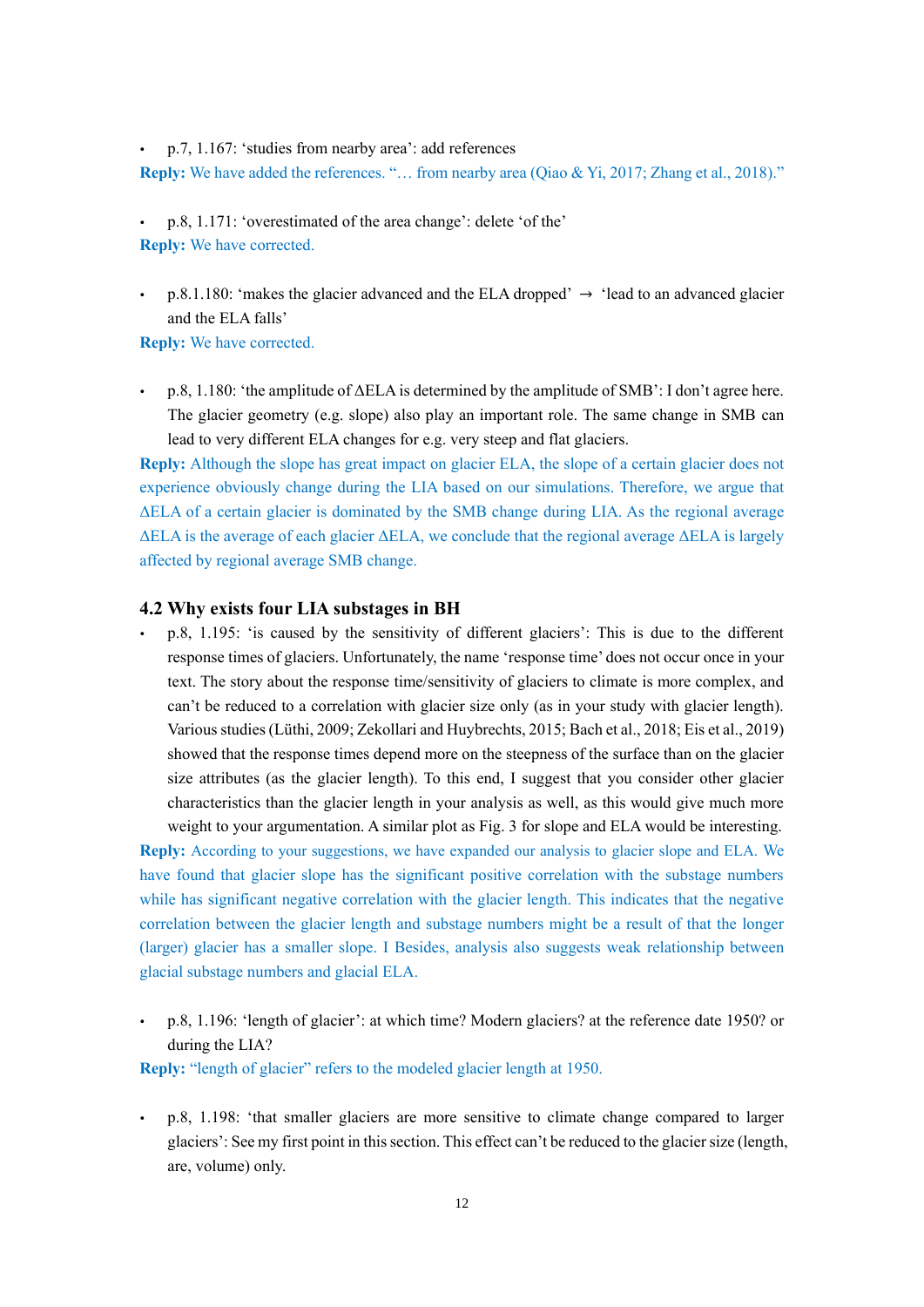**Reply:** We agree with your opinion that the mechanisms behind the response time of a glacier to the climate is complex, which cannot be simply ascribed to the glacier length. Therefore, we have tried to expand our analysis to more specific glacier properties (i.e., ELA and slope). We have found that glacier slope has the significant positive correlation with the substage numbers while significant negative correlation with the glacier length. This indicates that the negative correlation between the glacier length and substage numbers in the original paper might be a result of that the longer (larger) glacier has a small slope. We will add a detailed discussion about this in the revised paper.

 p.8, 1.199: 'frequency of number of LIA substages': How are they determined for each glacier? I assume that local maxima of the length trajectory were determined for each glacier, but on which criterion is this based on?

**Reply:** According to your comments, we have added a paragraph to describe the identification method of glacial substages in detail.

"Similar to Goosse et al.,  $(2018)$  and Parkes & Goosse,  $(2020)$ , we used simulated glacier length change ( $\Delta L = L - L_{1950}$ , where  $L_{1950}$  represents the simulated glacier length at 1950) to analyze glacier evolution. In order to alleviate the influence of glacier size to the mean value (i.e., to address the issue that long glaciers dominate the regional average), we further convert  $\Delta L$  into

glacier length change ratio ( $GLR = \frac{\Delta L}{l}$  $\frac{\Delta L}{L_{1950}}$ ). Before we start our analysis, we firstly exclude the

glaciers with simulated length equal to zero at 1950 because these glaciers have large simulation biases according to the observations (RGI). Then, decadal mean GLR was calculated for each glacier in order to smooth the annual cycles. Next, the Gaussian Filter (standard deviation is set to 3) is applied to the decadal mean GLR for each glacier in order to extract the main oscillations. After that, we calculated the regional average GLR by averaging all glaciers' GLR (decadal averaged and Gaussian Filtered) within the domain. Finally, we try to find all peaks and their corresponding times in the regional average GLR based on the "findpeaks" function embedded in Matlab Software. Each peak found is defined as a glacial substage during the LIA. We name the substages from new to old (LIA-1, LIA-2…). We applied this identification method to all experiments and the identification results can be seen in Fig. R4."

p.9, 1.201: 'the average length of glaciers': Please clarify what you mean exactly. To me, it is not clear how the 'average length' (also in plot 3a) is defined exactly. To which date does the average length refer to (to the modern glacier, or the reference date 1950 or to the LIA)? I assume, that modern glaciers are meant, please correct me, if I'm wrong.

**Reply:** In the original paper, "the average length of glaciers" is refer to the average length of the modern glaciers which have four glacial substages during LIA.

 p.9, 1.202: 'consistent with the regional average length of modern glaciers': It is not surprising that they are consistent with the regional average. As it can be seen in the histogram (Fig. 3b.) the majority of glaciers in the IPSL and MPI run belongs to the class with 4 substages and consequently their average is closet to the regional value.

#### **Reply:** This is true.

Figure 3: Unfortunately the number of glaciers belonging to the classes 0, 1, 2, 6, 7 is not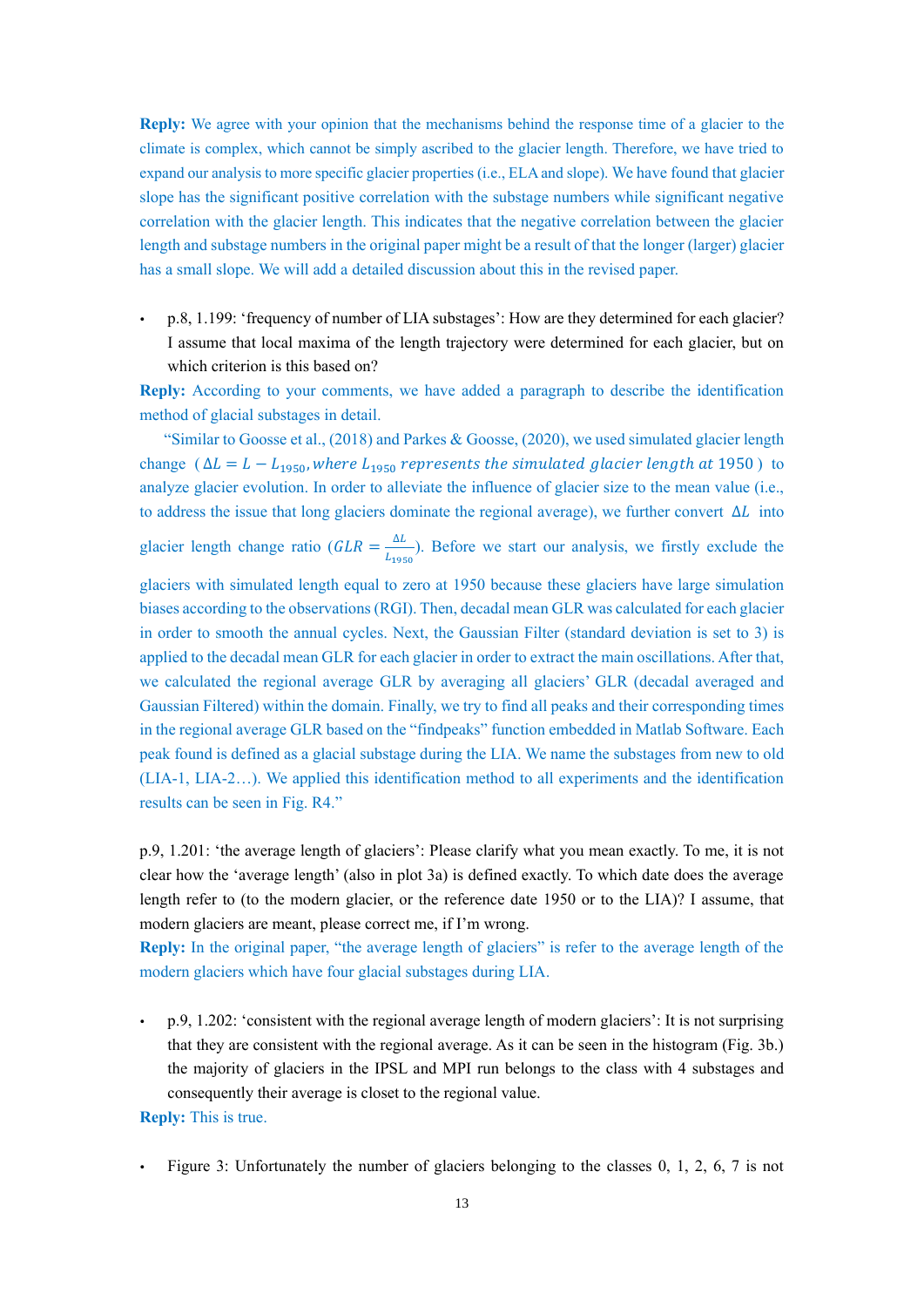representative and I fear that single outliers may have large influences on the average length shown in Figure 3a). When considering the representative classes (3, 4 and 5) only, the relationship between the length and the number of substages does not become that clear.

Instead of the average value you could e.g. use the median instead, as this would avoid the influence of potential outliers. Perhaps you can also show a complete distribution (e.g. by a scatter plot with points for each glacier) or (even better) a boxplot instead. This would give a much better picture, if one could see different distributions over the different substages. Please, consider the following suggestions to improve the figure, as well:

**Reply:** Thank you for your suggestions. We have changed original scatter figure into boxplot (Fig. R5) and used median value rather than average value to do the analysis.

– Please, add to the Fig.3b) the information about the total number of glaciers  $(n=...)$ **Reply:** We will give the detailed information in the spin-up section in the revised paper.

– in fig. 3a) The different GCM's already have different colors. In my opinion, the readability of the plot could be improved by showing one marker only (e.g. points for all GCMs) **Reply:** We will only show the results of the mean climate experiment here in the revised paper instead of every GCM result for clarity (Fig. R5). Each GCM result will be posted in the supplementary.

– Is it really necessary to break the y-axis two times? The interrupted regression lines are harder to understand. If necessary, consider a logarithmic scale instead. **Reply:** We have revised this figure. In the new figure (Fig. R5), we use linear y-axis.

– Add a label for the colored lines (I guess this is a linear regression). **Reply:** In Fig. R5a (revised), we do not use the lines.

 P.9, 1.218-226: This paragraph is really hard to follow, as neither time periods LIA-4 to LIA-1 nor the percentages described in the text can be directly seen in the figures (S3-S5). The three figures from the supplement are relevant for this of the study, so they should be shown here directly. This avoids that the reader needs to open the supplement in order to follow the text.

**Reply:** We have reworked the Fig. S3 – Fig. S5 for a clearer display. We have added the time periods LIA-4 to LIA-1 in the figure and change Y axis into percentages. In addition, we have moved revised the Fig. S3 to Fig. S5 from supplement to the main text (Fig. R6).

 P.9, 1.219: 'about 49 % of glaciers occurred during LIA-2': In this sentence is not clear was is meant by 'of glaciers'. Do you mean the second longest length?

**Reply:** It means the *second largest peak GLR*. For clarity, we have changed this expression into "As illustrated in Fig. R7, among all the glaciers with multi peaks (substages), 49.0 % of the *glaciers experienced their second largest peak GLR* during LIA-2 while 25.5 % of *glaciers experienced their second largest peak GLR* during LIA-3."

 $\cdot$  p.9, 1.220: 'if the dated moraine belongs to these 25 %': Would it be possible to link the moraine to the simulated RGI glaciers directly?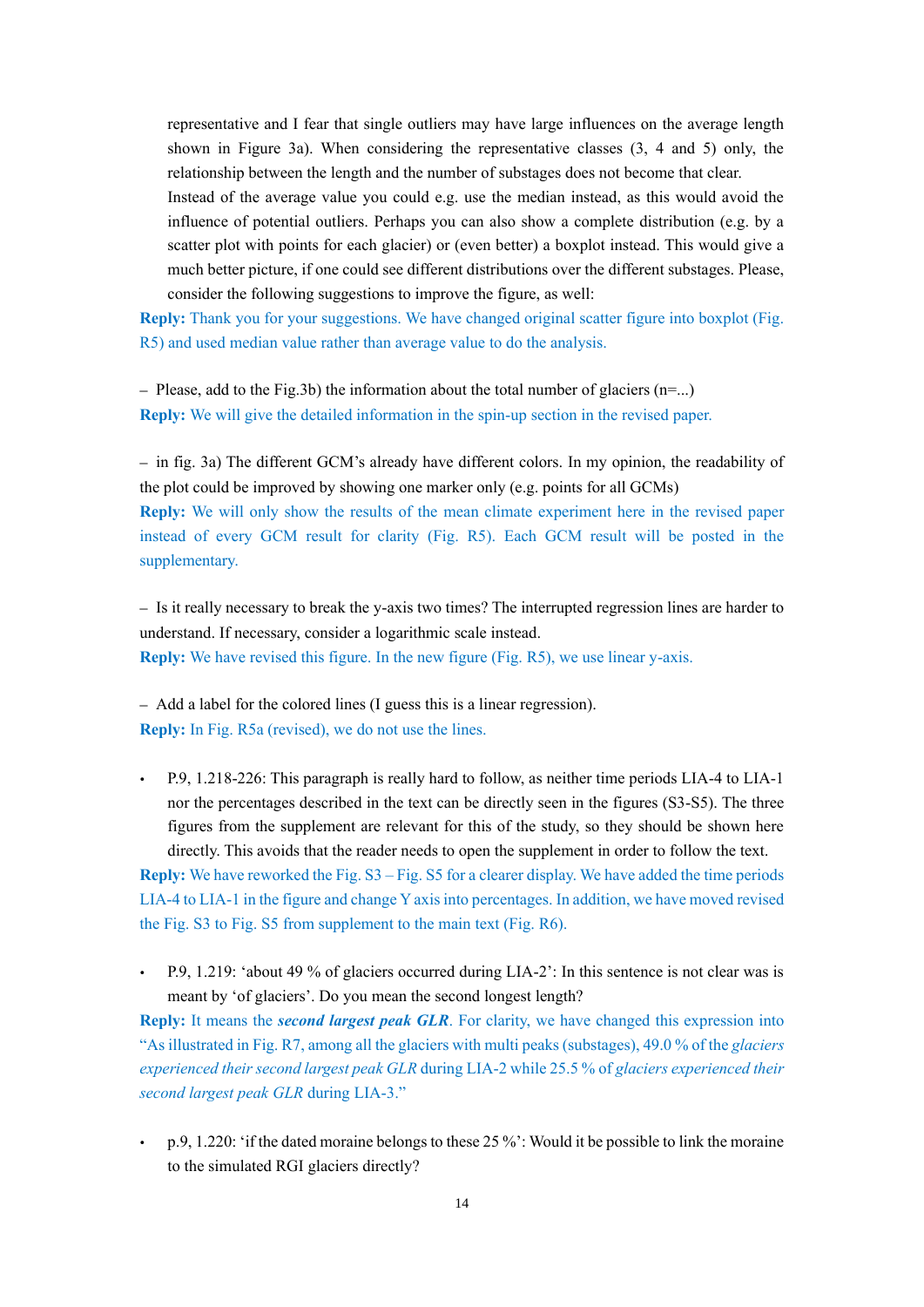**Reply:** When we focus on simulating one certain glacier, we can directly link the moraine to the simulated glaciers if the dated moraine sequences are complete and accurate. However, it is useless for our study to do this because our purpose is to explore regional glacial evolutions rather than accurately simulating one certain glacier. In fact, there only exist two dated moraines in our study area and unfortunately, they do not have complete sequences. Therefore, as we just want to represent the regional average situation, we also adopt many dated moraines outside our study area as supplements.

 p.9, 1.222: 'by the GISS and MPI climate datasets (Fig. S4)': Figure S4 shows the IPSL dataset, not the GISS or the MPI dataset.

**Reply:** We have focused on the mean climate simulation results instead of each GCM simulation results in the revised paper. Therefore, we will delete this part in the revised paper.

#### **4.3 Climate-forcing Mechanisms**

 In the introduction (p.1, 1.23) you wrote that other studies showed that the advances are related to overall summer temperature. I'm missing in this section a discussion based on the finds from other studies. Please add references and discuss, if your findings agree with them.

**Reply:** We will add the relevant references and discussions in revised paper. "Our study has revealed that the summer temperature dominates the glacier changes at sub-orbital scales in the monsooninfluenced Himalaya. This extends the previous conclusion that not only at the orbital scales (Yan et al., 2020, 2021) but also at the sub-orbital scale, the glacial evolutions are mainly regulated by the summer temperature changes. In addition, we have found that the summer temperature changes during LIA are closely related to volcanic activities (Miller et al., 2012; Gao et al., 2008)."

P.10, 1.239: 'Our study revealed that the summer temperature plays a dominant role in controlling glacier changes at suborbital scales': Please, add 'in the monsoon-influenced Himalaya'.

**Reply:** We have changed this sentence into "Our study revealed that the summer temperature plays a dominant role in controlling glacier changes at suborbital scales in the monsoon-influenced Himalaya."

 p.10, 1.241: 'at present': In the figure is stated between modern (1950). Please, be more precise here (1950 isn't present to me).

**Reply:** Thank you for your suggestion. We will change all the words "modern" (which represents 1950 in the original paper) into 1950 for clarity in the revised paper.

p.10, 1.241: 'magnitude of SMB changes in summer': Do you mean cumulative values over the summer month (which month exactly)? **Reply:** Yes, SMB here means cumulative SMB over the summer month (JJA).

 p.10, 1.245: 'precipitation is mainly categorized as liquid in the model…, summer temperature was about 6.6 °C during LIA, larger than 2 °C (Eq.1)': I'm not sure, if this is really that simple. OGGM takes an elevation dependency for the temperature into account. The default is to use a fixed lapse rate of  $-6.5 \text{ K km}^{-1}$ . Did you take this into account or did you only had a look at the summer temperature averaged over the region?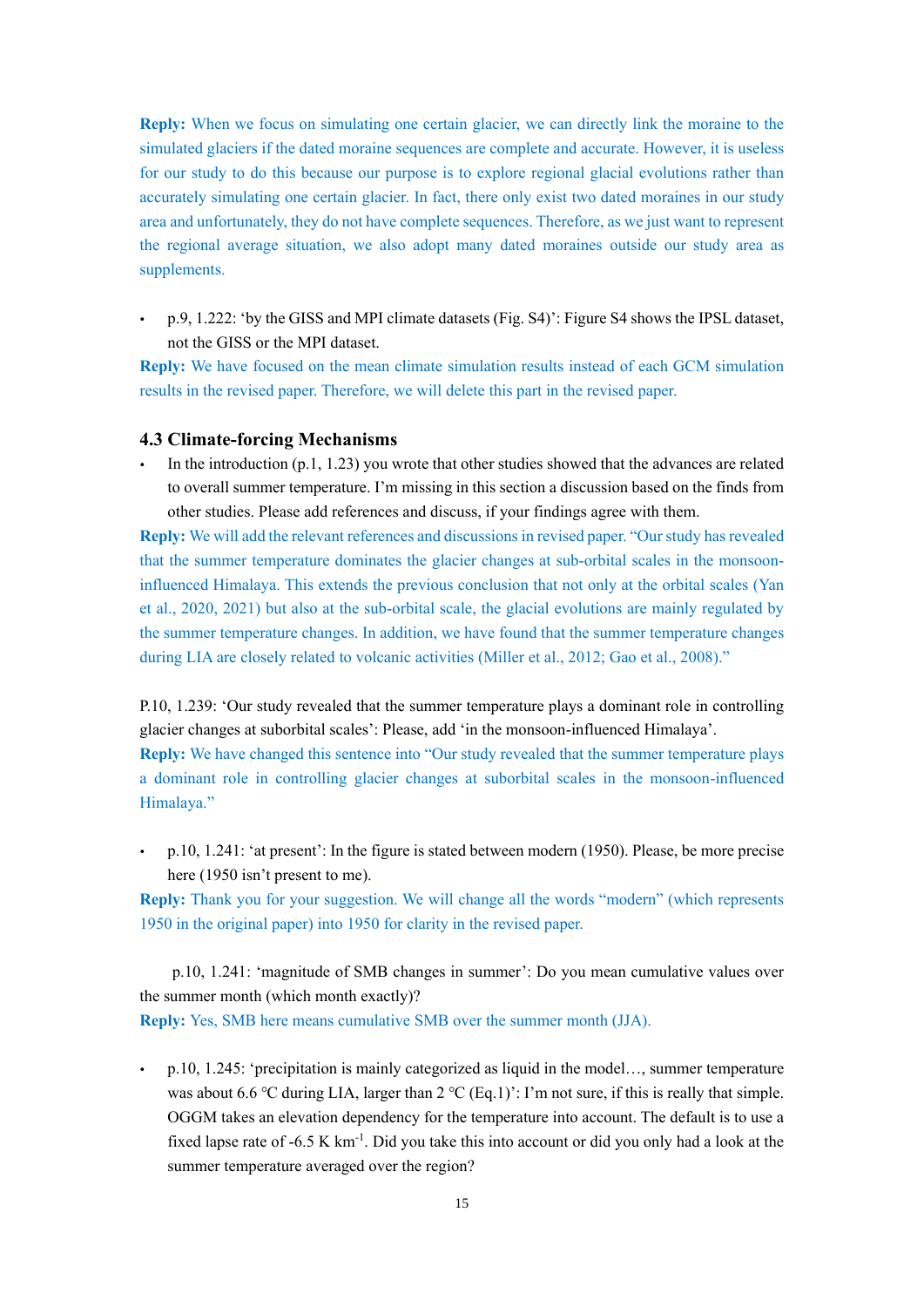**Reply:** Further analysis found that strong ablation at the lower part of the glacier (below ELA) is the key to the fact that increasing/decreasing summer (JJA) precipitation does not have much influence on the simulation results of glacier length. We have checked that glacier volumes increase with enhanced precipitation in JJA (i.e., still exists solid precipitation in JJA), but the length of glacier changes only a little due to the strong ablation at the lower part of the glacier. Therefore, we will change this expression in the revised paper.

# p.10, 1.243: 'increasing summer precipitation': add cumulative

**Reply:** We have added.

 p.10, 1.247: 'cumulative positive temperature': Do you mean decreased number of positive degree days?

**Reply:** Reducing summer temperature will not only decrease the number of positive degree days but also decrease the average temperature during the positive degree days.

- Figure 4:
- Perhaps you can consider different colors for neg. and pos. SMB changes.

– It is confusing to me, having the label of the precipitation next to the axis of the temperature and vice versa.

- Perhaps you can highlight the summer months in the plot.
	- 'from LIA-4 to LIA1' Please, state in the Figure caption the exact years instead of LIA-4...
	- Please make clear, if ΔSMB is LIA-modern or modern-LIA.

**Reply**: Fig. 4 (here Fig. R8) in the original paper has been thoroughly changed according to your suggestions.

- 1) positive SMB is shown in red while negative SMB is shown in blue.
- 2) Precipitation and Temperature are divided into two sub-figures for clarity.
- 3) We use exact years instead of LIA4-LIA1.
- 4) ΔSMB is LIA-1950s.
- p.11, 1.255: 'sensitivity analysis': Please, remind the reader that you performed the sensitivity experiment based on climate conditions around *t \** . Make clear, that you increased/decreased the annual temperature observed in year *t \** by a spec. factor.

**Reply:** We will clarify this expression in the revised paper.

 p.11, 1.256: 'Glaciers shrink': Which glaciers? The ones of your study area? The modern or the LIA glaciers?

**Reply:** We have changed this sentence into "The regional average glacier length decreases gradually in response to …".

 p.11, 1.257: 'after the annual temperature is larger than 0.5': Not the annual temperature itself is larger than 0.5, but the increase of annual temperature in you sensitivity experiment. Some holds true for the statement with the summer temperature. Please, correct.

**Reply:** We will change this expression into "…and disappear after the annual temperature increases by more than 0.5 ℃" in the revised paper.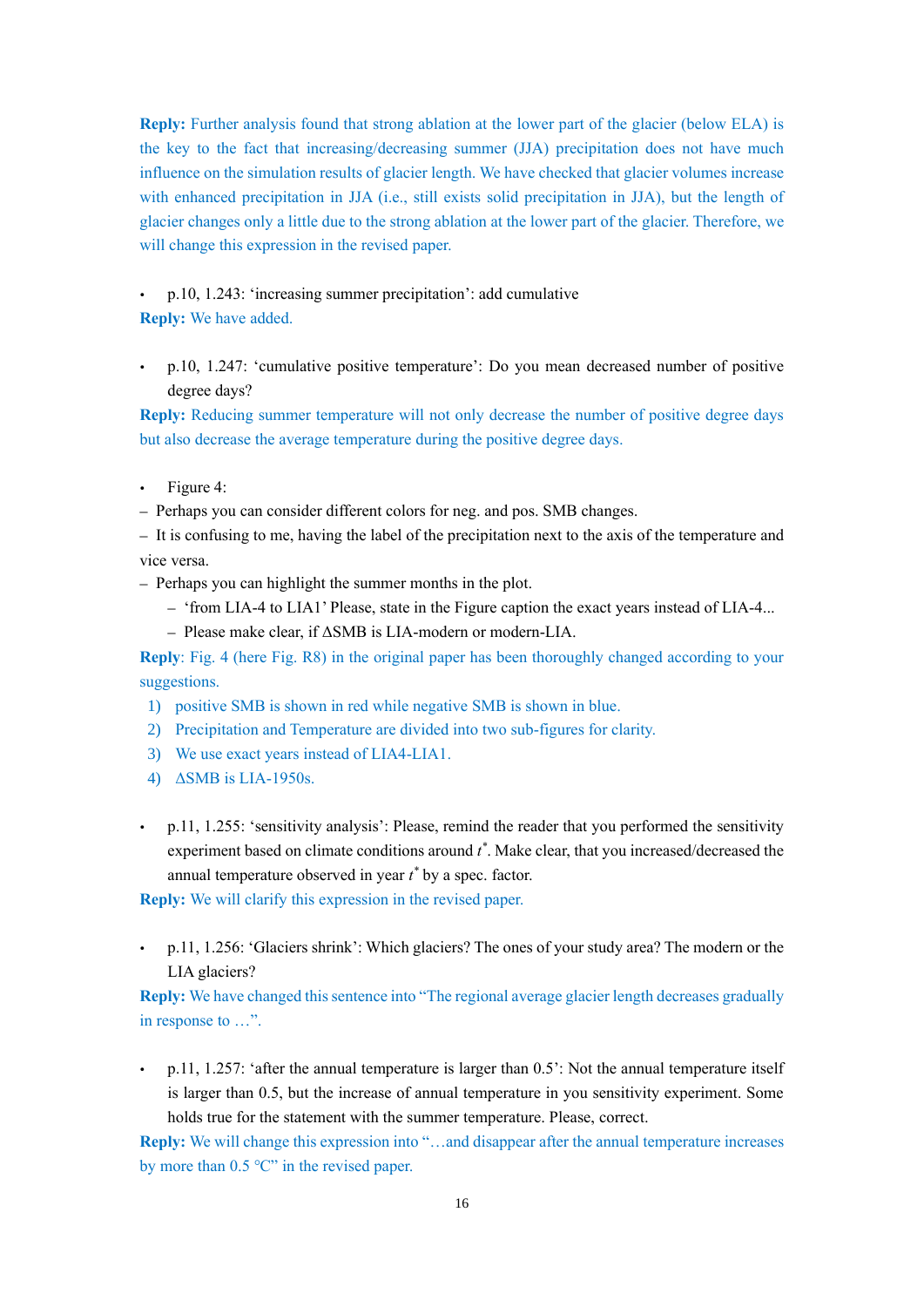• p.11, 1.270: 'present': present or 1950?

**Reply:** "… glacier length increased about 187.1 %, 267.5 %, 91.0 % longer than the simulated modern glacier length."

## **Supplement**

 Figure S2: Please, choose different colors as in Fig. 2 (from the main manuscript). This is confusing, as once associate with the same colors not different GCM's.

**Reply:** We have deleted this figure and shown the results of the BCC, CCSM4, and CESM experiment in Fig. R4.

Figure S3-S6:

– Add number of glaciers represented in this (sub-)figures (e.g. n=...) **Reply:** We have added the number of glaciers (Fig. R6).

– Perhaps you can combine these three subfigures in one figure by using different (transparent) colors. Then it would be easier to see at which time which type would be dominant at a comparison among the different types would be easier.

**Reply:** We will only show the results of the mean climate experiment in Fig. R6.

 Table S3: Please, add vertical lines in order to separate the four LIA events. This will improve the readability.

**Reply:** We have added the vertical lines.

#### **Figures:**



Figure R1. An overview of study area and moraine sites. The red box in (a) shows the location of the study area and the green circles in (a) displays the spatial distribution of the  $^{10}$ Be exposure dating moraines. The basic information of these moraine sites can refer to Table S1. (b) The extent of the modern glaciers (in light blue; RGI Consortium, 2017) and LIA glacier (in navy blue). The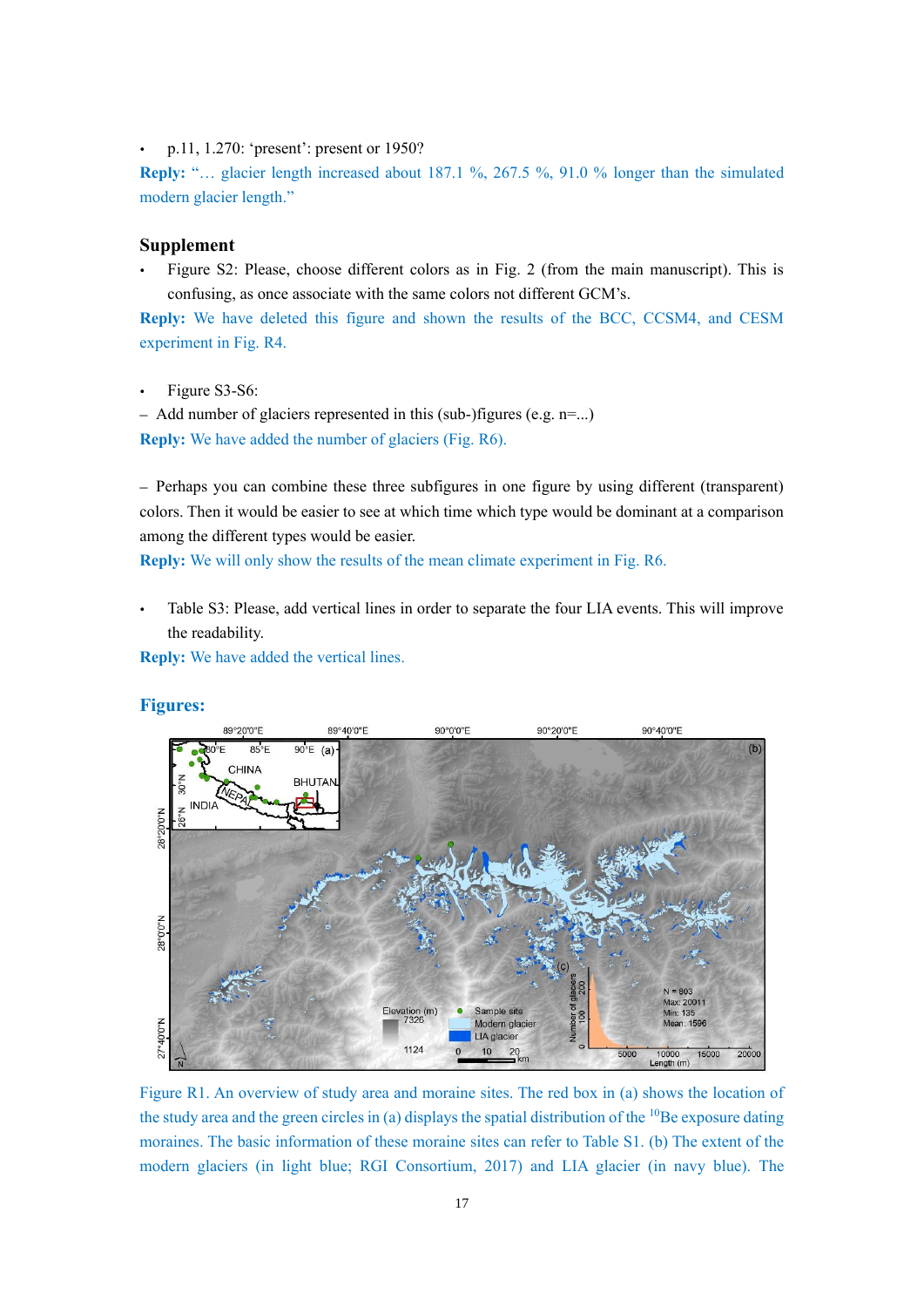background DEM is obtained from the Shuttle Radar Topography Mission (SRTM) 90 m Digital Elevation Model v4.1 (Jarvis et al., 2008; [http://srtm.csi.cgiar.org/\)](http://srtm.csi.cgiar.org/). (c) The length distribution of modern glaciers.



Figure R2. (a) The regional average glacier volume during the 2000-year spin-up with various *β*. (b) 0.0 The simulated regional average glacier volume from 900 to 2000 CE with different initial condition. (c) The number of available glaciers with various  $\beta$ . (d) The simulated regional average *GLR* from 1100 to 1950 CE.



Figure R3. The simulation bias distribution of *maximum peak GLR*. The raw (unprocessed) results are shown in orange while Gaussian-filtered results are in blue. The dash blue line represents the mean value of the Gaussian-filtered results while the dash red line means the mean value of the raw results. The forcing data,  $\beta$ , and the number of glaciers used to observation-simulation comparison (N) are also shown in the top right corner of the figure.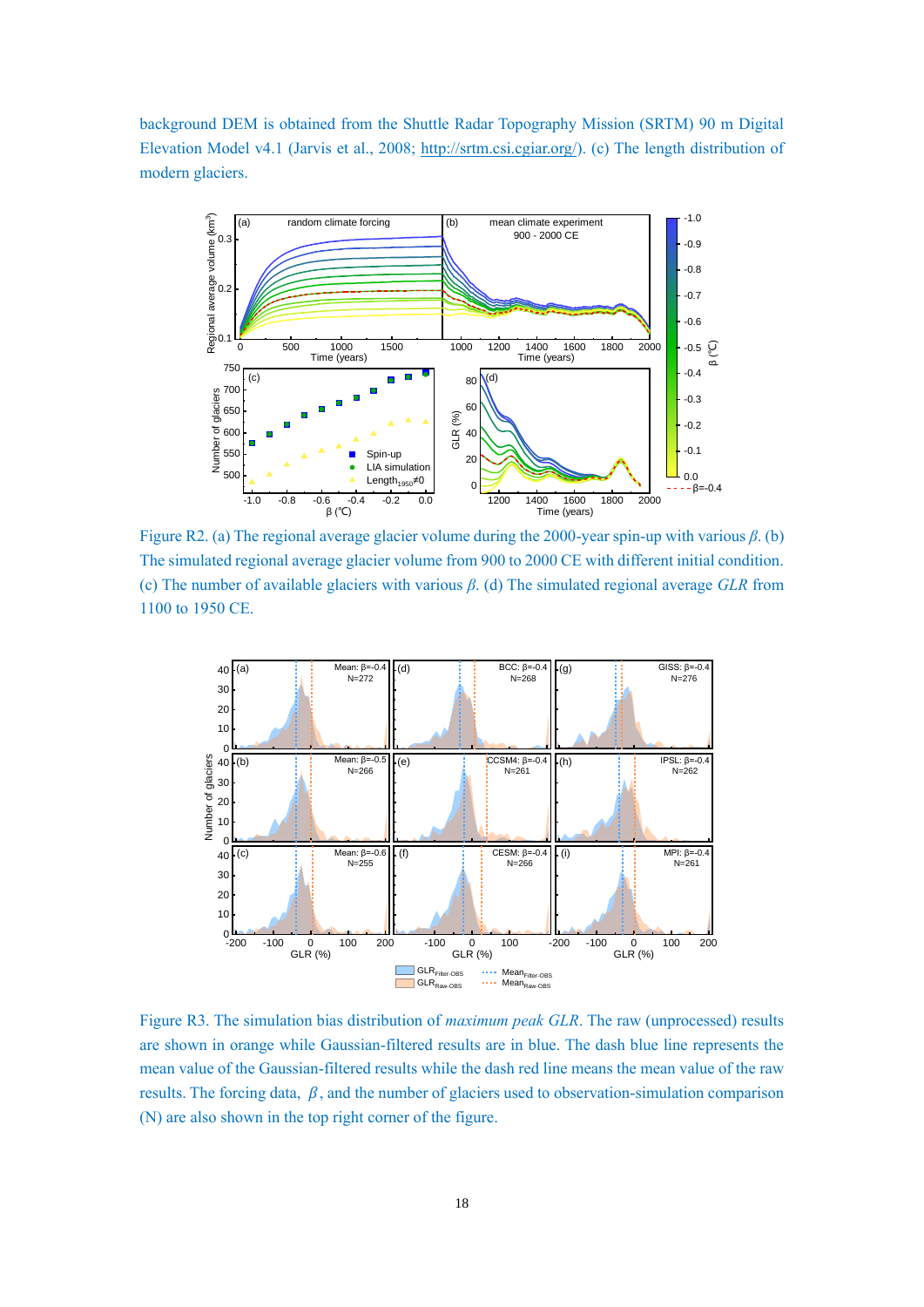

Figure R4. (a) Time series of regional average *GLR* from 1100 to 1950 CE. (b) The moraine ages in the monsoon-influenced Himalaya. The detailed information of the moraines can be found in Table S1.



Figure R5. (a) The identified glacial substages number distribution in the mean climate experiment. The relationship between identified glacial substages with (b) glacier length, (c) glacier slope, and (d) glacial ELA at 1950 in the mean climate experiment.



Figure R6 The percentage of the glaciers with (a) *maximum peak* GLR, (b) the *second largest peak* GLR, (c) the *third largest peak* GLR, and (d) the *fourth largest peak* GLR over time in the mean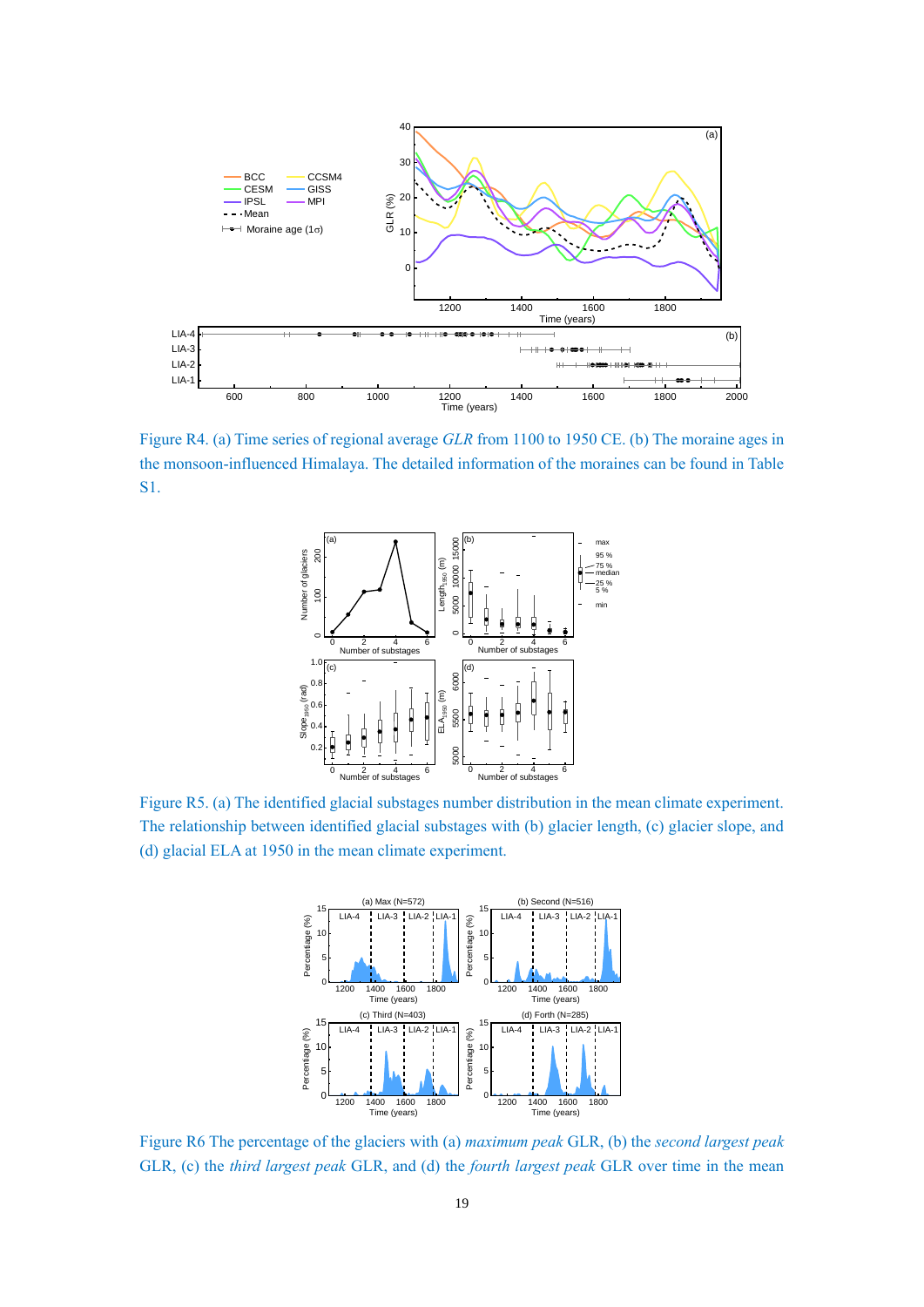#### climate experiment.



Figure R7. The regional average (a) summer temperature (T(JJA)), (b) annual temperature (T(ANN)), (d) annual precipitation (P(ANN)), (e) SMB, (f) ELA from 1100 to 1950 CE at a decadal timescale. (c) Global stratospheric sulfate aerosol loadings (Gao et al., 2008).



Figure R8. The monthly (a) temperature, (b) precipitation, and (c) SMB changes relative to 1950s at a decadal timescale in the mean climate experiment. The arrows in  $(a) - (c)$  represent the time of the four glacial substages, 1270s (LIA-4), 1470s (LIA-3), 1710s (LIA-2), and 1850s (LIA-1). (d) the monthly temperature, precipitation, and SMB distribution in 1950s. Sensitivity of GLR to annual or seasonal (e) temperature and (d) precipitation.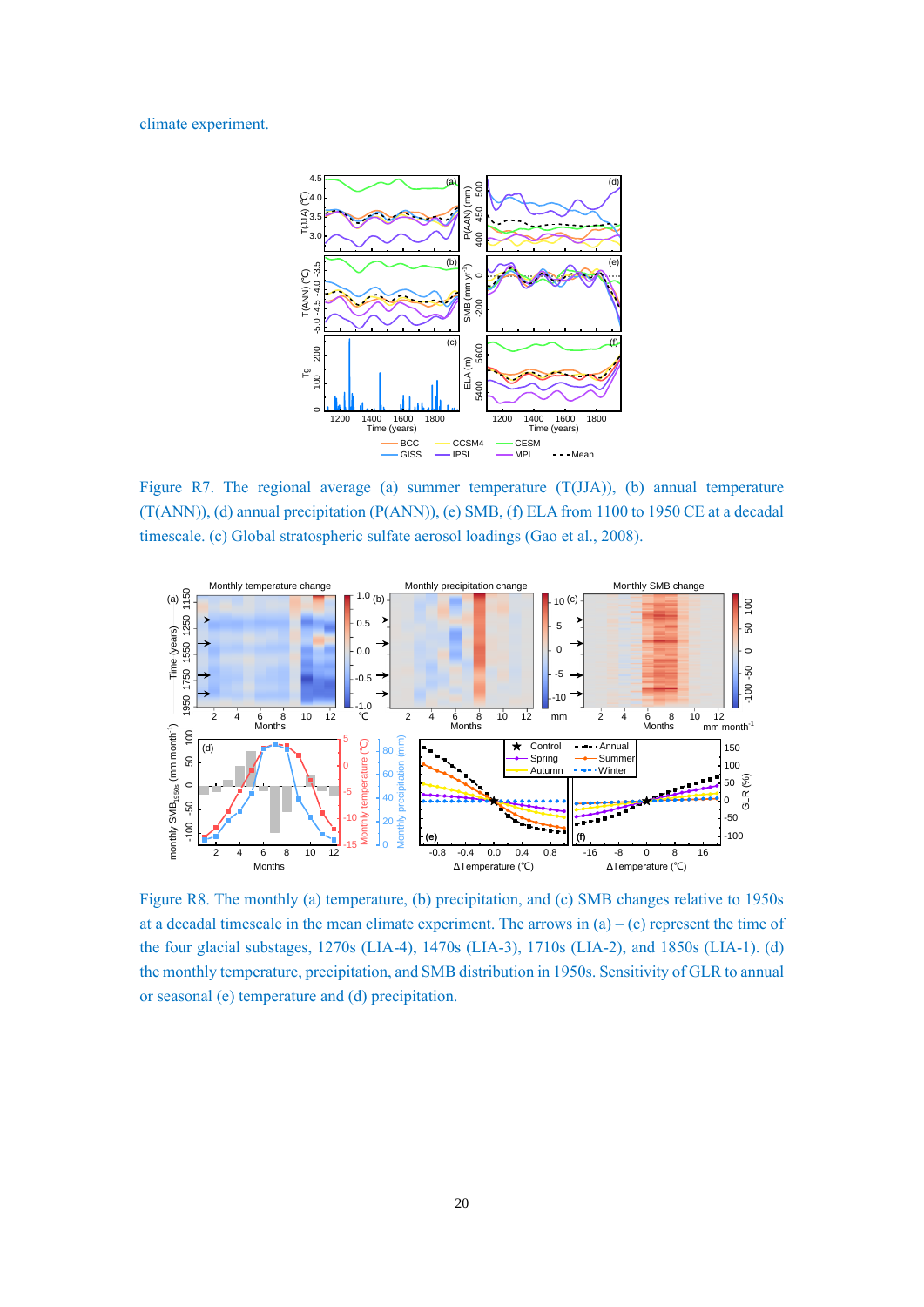

Figure RS1. The regional average GLR from 1100 to 1950 CE with different *β* in (a) BCC, (b) CCSM4, (c) CESM, (d) GISS, (e) IPSL, and (d) MPI experiment.

#### **References:**

Chen, W., Yao, T., Zhang, G., Li, F., Zheng, G., Zhou, Y., and Xu, F.: Towards ice-thickness inversion: an evaluation of global digital elevation models (DEMs) in the glacierized Tibetan Plateau, The Cryosphere, 16, 197-281, https://10.5194/tc-16-197-2022, 2022.

Chevalier, M-L., Hilley, G., Tapponnier, P., Van Der Woerd, J., Zeng, J., Finkel, R.C., Ryerson, F.J., Li, H., and Liu, X.: Constraints on the late Quaternary glaciations in Tibet from cosmogenic exposure ages of moraine surface, Quaternary Sci. Rev., 30, 528-554, https://doi.org/10.1016/j.quascirev.2010.11.005, 2011.

Dixit, A., Sahany, S., and Kulkarni, A.V.: Glacial changes over the Himalayan Beas basin under global warming, J. Environ. Manage., 295, 113101, https://doi.org/10.1016/j.jenvman.2021.113101, 2021.

Dong, G., Zhou, W., Yi, C., Fu, Y., Zhang, L., and Li, M.: The timing and cause of glacial activity during the last glacial in central Tibet based on <sup>10</sup>Be surface exposure dating east of Mount Jaggang, the Xainza range, Quaternary Sci. Rev., 186, 284-297, https://doi.org/10.1016/j.quascirev.2018.03.007, 2018.

Eis, J., Maussion, F., and Marzeion, B.: Initialization of a global glacier model based on present-day glacier geometry and past climate information: an ensemble approach, The Cryosphere, 13, 3317-3335, https://doi.org/10.5194/tc-13-3317-2019, 2019.s

Furian, W., Maussion, F., and Schneider, C.: Projected 21st-Century Glacial Lake Evolution in High Moutain Asia, Front. Earth. Sci., 10, https://doi.org/10.3389/feart.2022.821798, 2022.

Gao, C., Robock, A., Ammann, C.: Volcanic forcing of climate over the past 1500 years: An improved ice core-based index for climate models, J. Geophys. Res., 113, D23111, https://doi.org/10.1029/2008JD010239, 2008.

Goosse, H., Barriat, P-Y., Dalaiden, Q., Klein, F., Marzeion, B., Maussion, F., Pelucchi, P., and Vlug, A.: Testing the consistency between changes in simulated climate and Alpine glacier length over the past millennium, Clim. Past., 14, 1119-1133, https://doi.org/10.5194/cp-14-1119-2018, 2018.

Jarvis, A., Reuter, H., Nelson, A., and Guevara, E.: Hole-filledSRTM for the globe Version 4, CGIAR Consortium for Spatial Inf ormation, University of Twente, 2008.

Marzeion, B., Jarosch, A. H., and Hofer, M.: Past and future sea-level change from the surface mass balance of glaciers, The Cryosphere, 6, 1295–1322, https://doi.org/10.5194/tc-6-1295-2012, 2012.

Maussion, F., Butenko, A., Champollion, N., Dusch, M., Eis, J., Fourteau, K., Gregor, P., Jarosch, A. H., Landmann, J., Oesterle, F., Recinos, B., Rothenpieler, T., Vlug, A., Wild, C. T., and Marzeion, B.: The